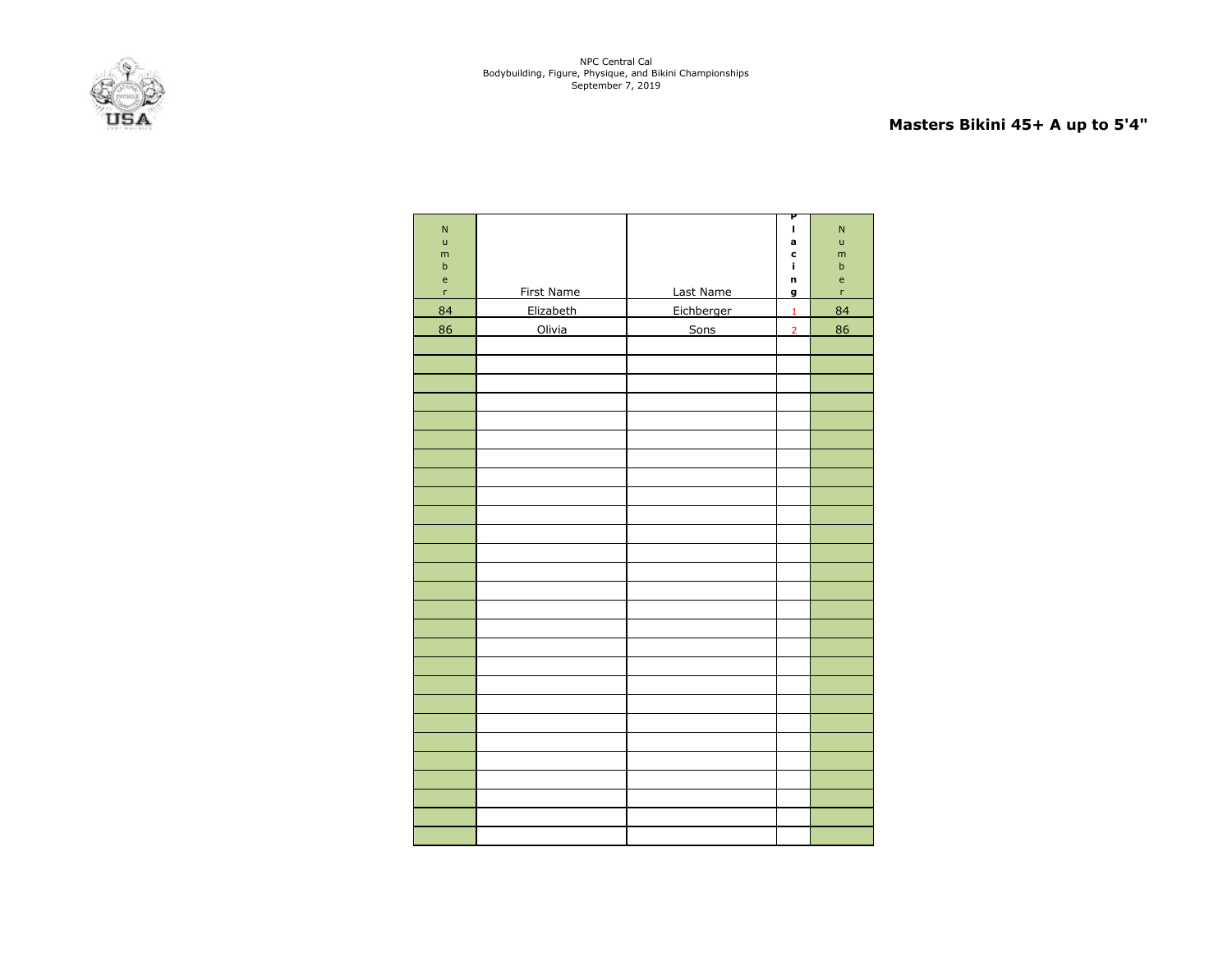

### **Masters Bikini 45+ B over 5'4"**

| ${\sf N}$<br>$\mathsf{u}$<br>m<br>$\sf b$<br>$\mathsf{e}% _{t}\left( t\right)$ |            |           | P<br>I,<br>a<br>C<br>Î.<br>n | $\overline{\mathsf{N}}$<br>ū<br>m<br>$\mathsf b$<br>$\mathsf{e}$ |
|--------------------------------------------------------------------------------|------------|-----------|------------------------------|------------------------------------------------------------------|
| $\mathsf{r}$                                                                   | First Name | Last Name | $\mathbf{g}$                 | $\mathsf{r}$                                                     |
| 75                                                                             | Michelle   | Maher     | $\overline{2}$               | 75                                                               |
| 85                                                                             | Laurie     | Blizzard  | $\mathbf 1$                  | 85                                                               |
|                                                                                |            |           |                              |                                                                  |
|                                                                                |            |           |                              |                                                                  |
|                                                                                |            |           |                              |                                                                  |
|                                                                                |            |           |                              |                                                                  |
|                                                                                |            |           |                              |                                                                  |
|                                                                                |            |           |                              |                                                                  |
|                                                                                |            |           |                              |                                                                  |
|                                                                                |            |           |                              |                                                                  |
|                                                                                |            |           |                              |                                                                  |
|                                                                                |            |           |                              |                                                                  |
|                                                                                |            |           |                              |                                                                  |
|                                                                                |            |           |                              |                                                                  |
|                                                                                |            |           |                              |                                                                  |
|                                                                                |            |           |                              |                                                                  |
|                                                                                |            |           |                              |                                                                  |
|                                                                                |            |           |                              |                                                                  |
|                                                                                |            |           |                              |                                                                  |
|                                                                                |            |           |                              |                                                                  |
|                                                                                |            |           |                              |                                                                  |
|                                                                                |            |           |                              |                                                                  |
|                                                                                |            |           |                              |                                                                  |
|                                                                                |            |           |                              |                                                                  |
|                                                                                |            |           |                              |                                                                  |
|                                                                                |            |           |                              |                                                                  |
|                                                                                |            |           |                              |                                                                  |
|                                                                                |            |           |                              |                                                                  |
|                                                                                |            |           |                              |                                                                  |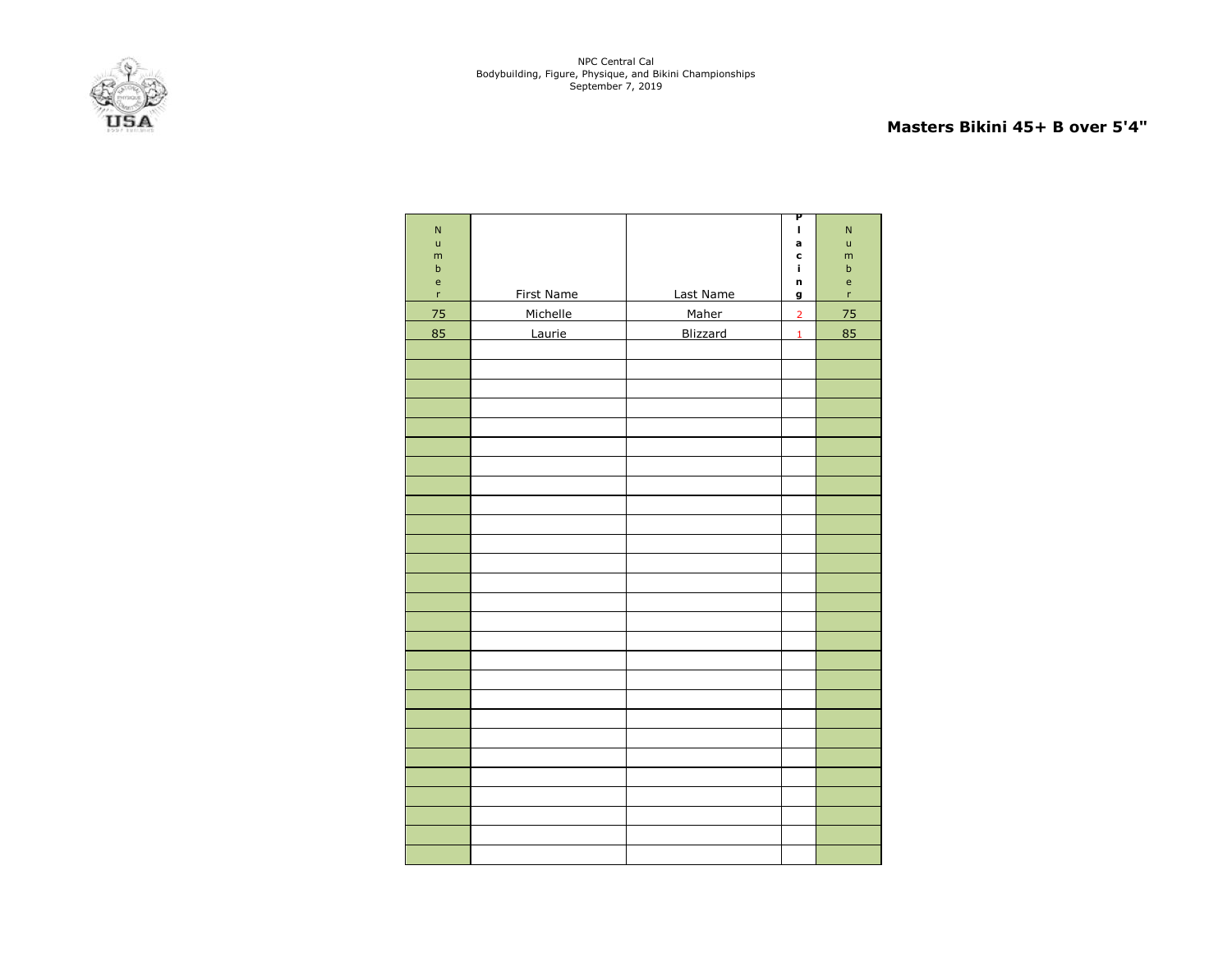

# **Masters Bikini 35+A up to 5'4**

| N                                 |            |               | P<br>I                  | N                |
|-----------------------------------|------------|---------------|-------------------------|------------------|
| $\mathsf{u}$                      |            |               | a                       | ū                |
| m<br>$\mathbf b$                  |            |               | c<br>i,                 | m<br>$\mathsf b$ |
| $\mathsf{e}% _{t}\left( t\right)$ |            |               | n                       | e                |
| 'n                                | First Name | Last Name     | g                       | r                |
| 84                                | Elizabeth  | Eichberger    | $\overline{7}$          | 84               |
| 90                                | Reyna      | Rodriguez     | 3                       | 90               |
| 92                                | Juana      | Limon         | $\overline{\mathbf{4}}$ | 92               |
| 94                                | Jennifer   | Cargo         | $\mathbf{1}$            | 94               |
| 96                                | Sierra     | <b>Nobles</b> | 5                       | 96               |
| 97                                | Karen      | Dosh          | 6                       | 97               |
| 98                                | Danielle   | Myers         | $\overline{2}$          | 98               |
| 99                                | Amber      | Murillo       | 8                       | 99               |
|                                   |            |               |                         |                  |
|                                   |            |               |                         |                  |
|                                   |            |               |                         |                  |
|                                   |            |               |                         |                  |
|                                   |            |               |                         |                  |
|                                   |            |               |                         |                  |
|                                   |            |               |                         |                  |
|                                   |            |               |                         |                  |
|                                   |            |               |                         |                  |
|                                   |            |               |                         |                  |
|                                   |            |               |                         |                  |
|                                   |            |               |                         |                  |
|                                   |            |               |                         |                  |
|                                   |            |               |                         |                  |
|                                   |            |               |                         |                  |
|                                   |            |               |                         |                  |
|                                   |            |               |                         |                  |
|                                   |            |               |                         |                  |
|                                   |            |               |                         |                  |
|                                   |            |               |                         |                  |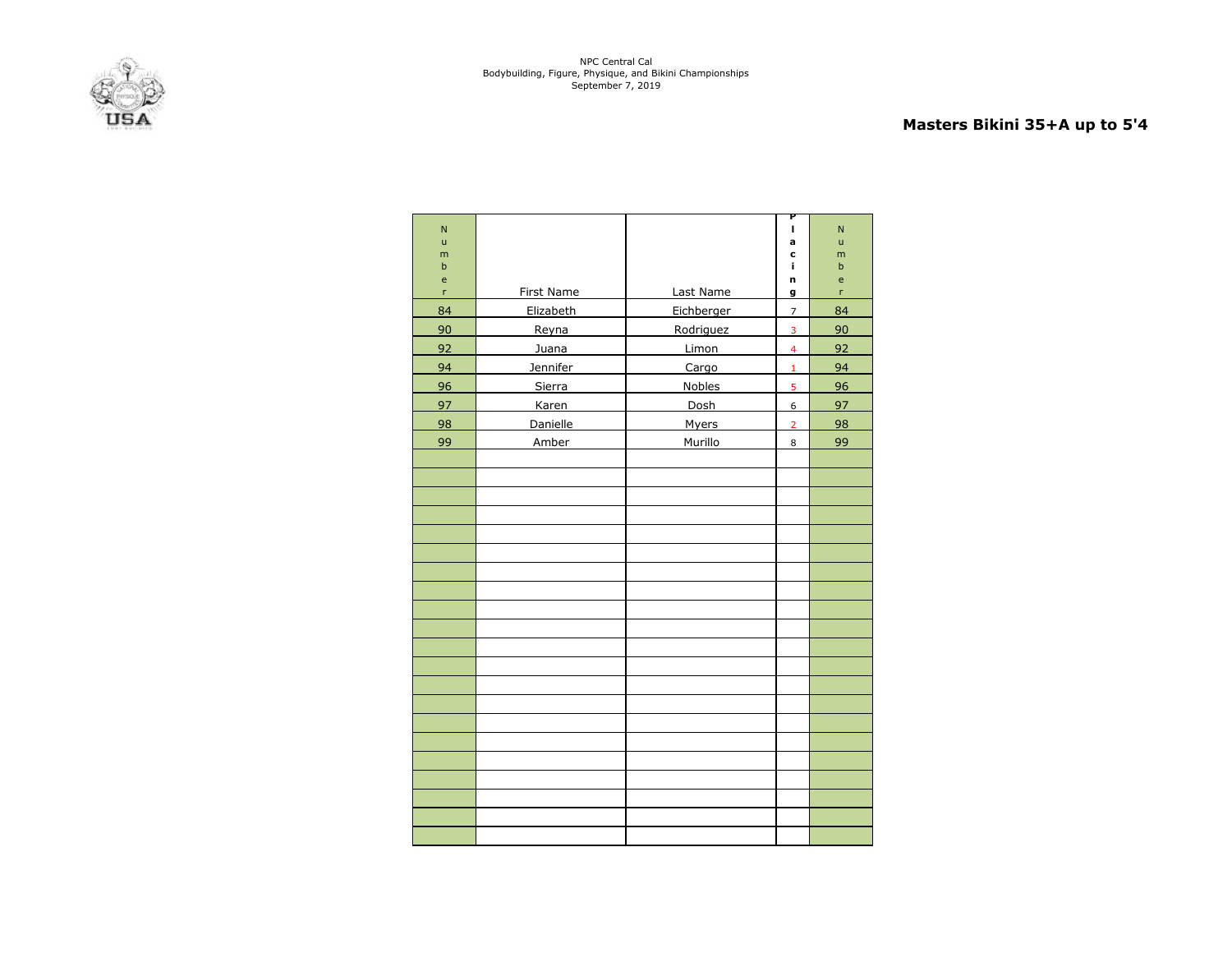

### **Masters Bikini 35+B over 5'4" to 5'6"**

| $\overline{\mathsf{N}}$ |            |                | P<br>$\mathbf I$        | ${\sf N}$                                             |
|-------------------------|------------|----------------|-------------------------|-------------------------------------------------------|
| $\mathsf{u}$            |            |                | a                       | $\sf u$                                               |
| m                       |            |                | c                       | m                                                     |
| $\sf b$<br>e            |            |                | í.<br>n                 | $\sf b$<br>$\mathsf{e}% _{0}\left( \mathsf{e}\right)$ |
| r                       | First Name | Last Name      | g                       | 'n                                                    |
| 88                      | Darbi      | Boddy          | $\overline{2}$          | 88                                                    |
| 89                      | Kahina     | Kaci           | $\overline{\mathbf{4}}$ | 89                                                    |
| 93                      | Jessica    | Lopez          | $\mathbf 1$             | 93                                                    |
| 95                      | Erin       | <b>Brzykcy</b> | $\overline{3}$          | 95                                                    |
| 100                     | Ericka     | Rascon         | 5                       | 100                                                   |
|                         |            |                |                         |                                                       |
|                         |            |                |                         |                                                       |
|                         |            |                |                         |                                                       |
|                         |            |                |                         |                                                       |
|                         |            |                |                         |                                                       |
|                         |            |                |                         |                                                       |
|                         |            |                |                         |                                                       |
|                         |            |                |                         |                                                       |
|                         |            |                |                         |                                                       |
|                         |            |                |                         |                                                       |
|                         |            |                |                         |                                                       |
|                         |            |                |                         |                                                       |
|                         |            |                |                         |                                                       |
|                         |            |                |                         |                                                       |
|                         |            |                |                         |                                                       |
|                         |            |                |                         |                                                       |
|                         |            |                |                         |                                                       |
|                         |            |                |                         |                                                       |
|                         |            |                |                         |                                                       |
|                         |            |                |                         |                                                       |
|                         |            |                |                         |                                                       |
|                         |            |                |                         |                                                       |
|                         |            |                |                         |                                                       |
|                         |            |                |                         |                                                       |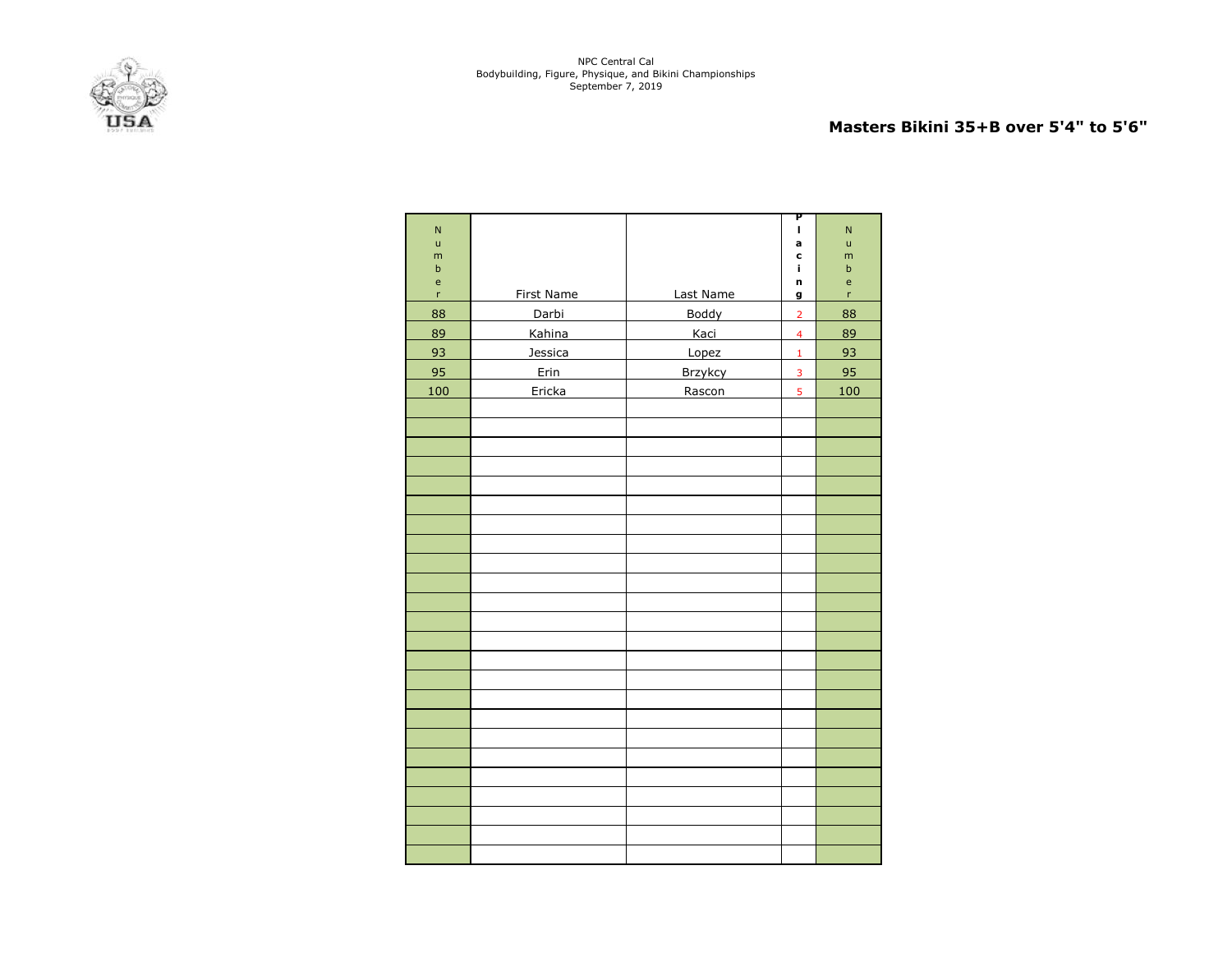

## **Masters Bikini 35+C over 5'6"**

| ${\sf N}$<br>ū<br>m<br>$\sf b$<br>$\mathsf{e}% _{t}\left( t\right)$ |            |               | P<br>I,<br>a<br>C<br>Î. | $\overline{\mathsf{N}}$<br>u<br>m<br>$\mathsf b$ |
|---------------------------------------------------------------------|------------|---------------|-------------------------|--------------------------------------------------|
| $\mathsf{r}$                                                        | First Name | Last Name     | n<br>g                  | $\mathsf{e}$<br>$\mathsf{r}$                     |
| 85                                                                  | Laurie     | Blizzard      | $\overline{2}$          | 85                                               |
| 87                                                                  | Stephanie  | <b>Austin</b> | $\mathbf 1$             | 87                                               |
|                                                                     |            |               |                         |                                                  |
|                                                                     |            |               |                         |                                                  |
|                                                                     |            |               |                         |                                                  |
|                                                                     |            |               |                         |                                                  |
|                                                                     |            |               |                         |                                                  |
|                                                                     |            |               |                         |                                                  |
|                                                                     |            |               |                         |                                                  |
|                                                                     |            |               |                         |                                                  |
|                                                                     |            |               |                         |                                                  |
|                                                                     |            |               |                         |                                                  |
|                                                                     |            |               |                         |                                                  |
|                                                                     |            |               |                         |                                                  |
|                                                                     |            |               |                         |                                                  |
|                                                                     |            |               |                         |                                                  |
|                                                                     |            |               |                         |                                                  |
|                                                                     |            |               |                         |                                                  |
|                                                                     |            |               |                         |                                                  |
|                                                                     |            |               |                         |                                                  |
|                                                                     |            |               |                         |                                                  |
|                                                                     |            |               |                         |                                                  |
|                                                                     |            |               |                         |                                                  |
|                                                                     |            |               |                         |                                                  |
|                                                                     |            |               |                         |                                                  |
|                                                                     |            |               |                         |                                                  |
|                                                                     |            |               |                         |                                                  |
|                                                                     |            |               |                         |                                                  |
|                                                                     |            |               |                         |                                                  |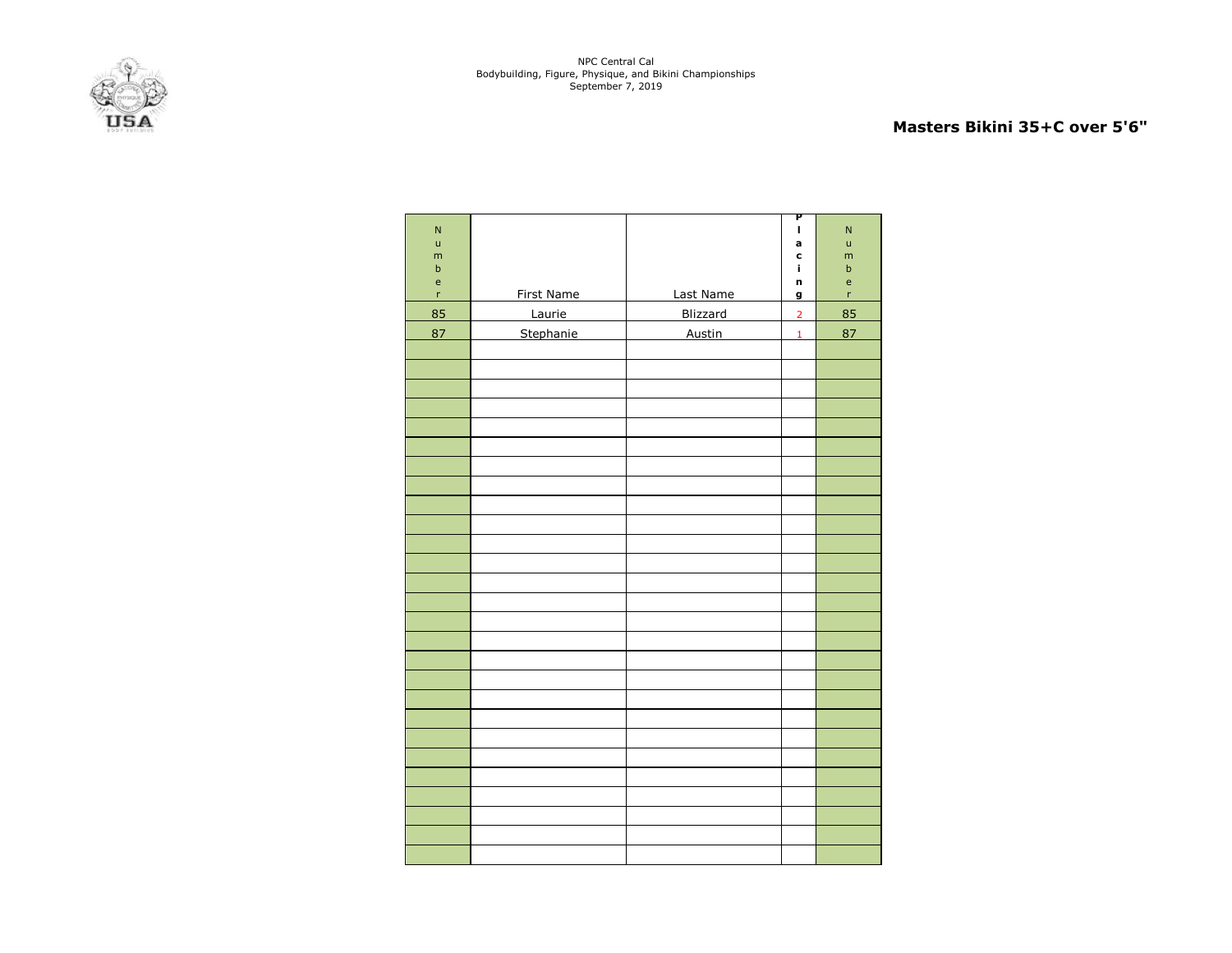

# **True Novice Bikini A up to 5'4**

| N                |                   |               | Ρ<br>ı         | N      |
|------------------|-------------------|---------------|----------------|--------|
| ū                |                   |               | a              | ū      |
| m<br>$\mathbf b$ |                   |               | c<br>j,        | m      |
| e                |                   |               | n              | b<br>e |
| r                | <b>First Name</b> | Last Name     | g              | r      |
| 79               | Patricia          | De La O       | 6              | 79     |
| 86               | Olivia            | Sons          | 5              | 86     |
| 96               | Sierra            | <b>Nobles</b> | $\overline{4}$ | 96     |
| 101              | Iliana            | Vasilyeva     | $\overline{2}$ | 101    |
| 103              | Noela             | Acha          | 9              | 103    |
| 104              | Lauren            | Martinez      | 3              | 104    |
| 107              | Lizbeth           | Esquivel      | 8              | 107    |
| 108              | Berenice          | Ponce         | $\overline{7}$ | 108    |
| 110              | Karen             | Avila-Lopez   | $\mathbf{1}$   | 110    |
|                  |                   |               |                |        |
|                  |                   |               |                |        |
|                  |                   |               |                |        |
|                  |                   |               |                |        |
|                  |                   |               |                |        |
|                  |                   |               |                |        |
|                  |                   |               |                |        |
|                  |                   |               |                |        |
|                  |                   |               |                |        |
|                  |                   |               |                |        |
|                  |                   |               |                |        |
|                  |                   |               |                |        |
|                  |                   |               |                |        |
|                  |                   |               |                |        |
|                  |                   |               |                |        |
|                  |                   |               |                |        |
|                  |                   |               |                |        |
|                  |                   |               |                |        |
|                  |                   |               |                |        |
|                  |                   |               |                |        |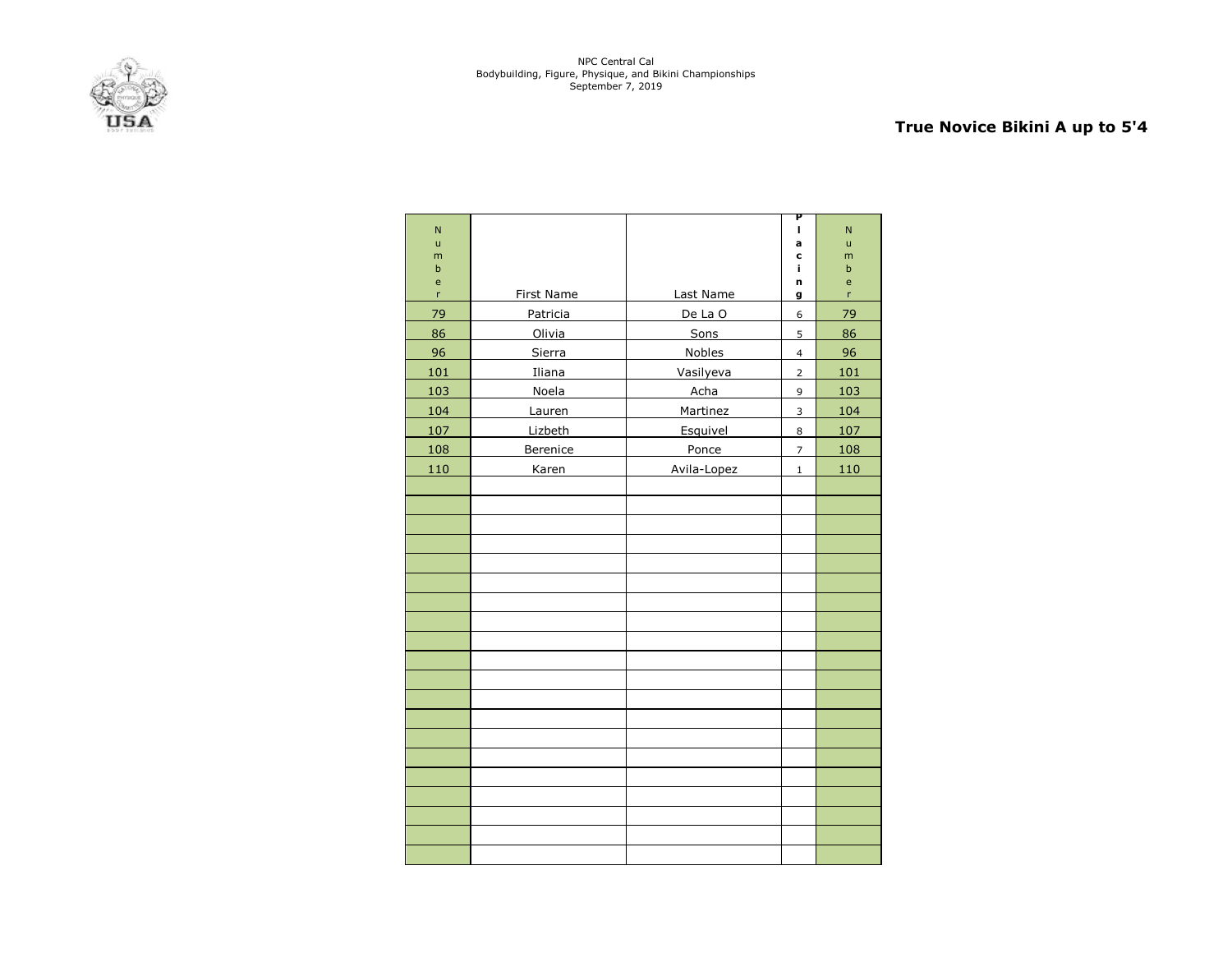

## **True Novice Bikini B over 5'4**

| $\overline{N}$ |            |           | Ρ<br>п         | $\overline{N}$ |
|----------------|------------|-----------|----------------|----------------|
| $\mathsf{u}$   |            |           | a              | ū              |
| m<br>$\sf b$   |            |           | C<br>i,        | m<br>$\sf b$   |
| e              |            |           | n              | e              |
| 'n             | First Name | Last Name | g              | 'n             |
| 88             | Darbi      | Boddy     | $\overline{3}$ | 88             |
| 102            | Emily      | Corp      | $\overline{2}$ | 102            |
| 105            | Emily      | Blizzard  | $\overline{4}$ | 105            |
| 106            | Yvette     | Patellaro | $\mathbf 1$    | 106            |
| 109            | Kaile      | Quintana  | 5              | 109            |
|                |            |           |                |                |
|                |            |           |                |                |
|                |            |           |                |                |
|                |            |           |                |                |
|                |            |           |                |                |
|                |            |           |                |                |
|                |            |           |                |                |
|                |            |           |                |                |
|                |            |           |                |                |
|                |            |           |                |                |
|                |            |           |                |                |
|                |            |           |                |                |
|                |            |           |                |                |
|                |            |           |                |                |
|                |            |           |                |                |
|                |            |           |                |                |
|                |            |           |                |                |
|                |            |           |                |                |
|                |            |           |                |                |
|                |            |           |                |                |
|                |            |           |                |                |
|                |            |           |                |                |
|                |            |           |                |                |
|                |            |           |                |                |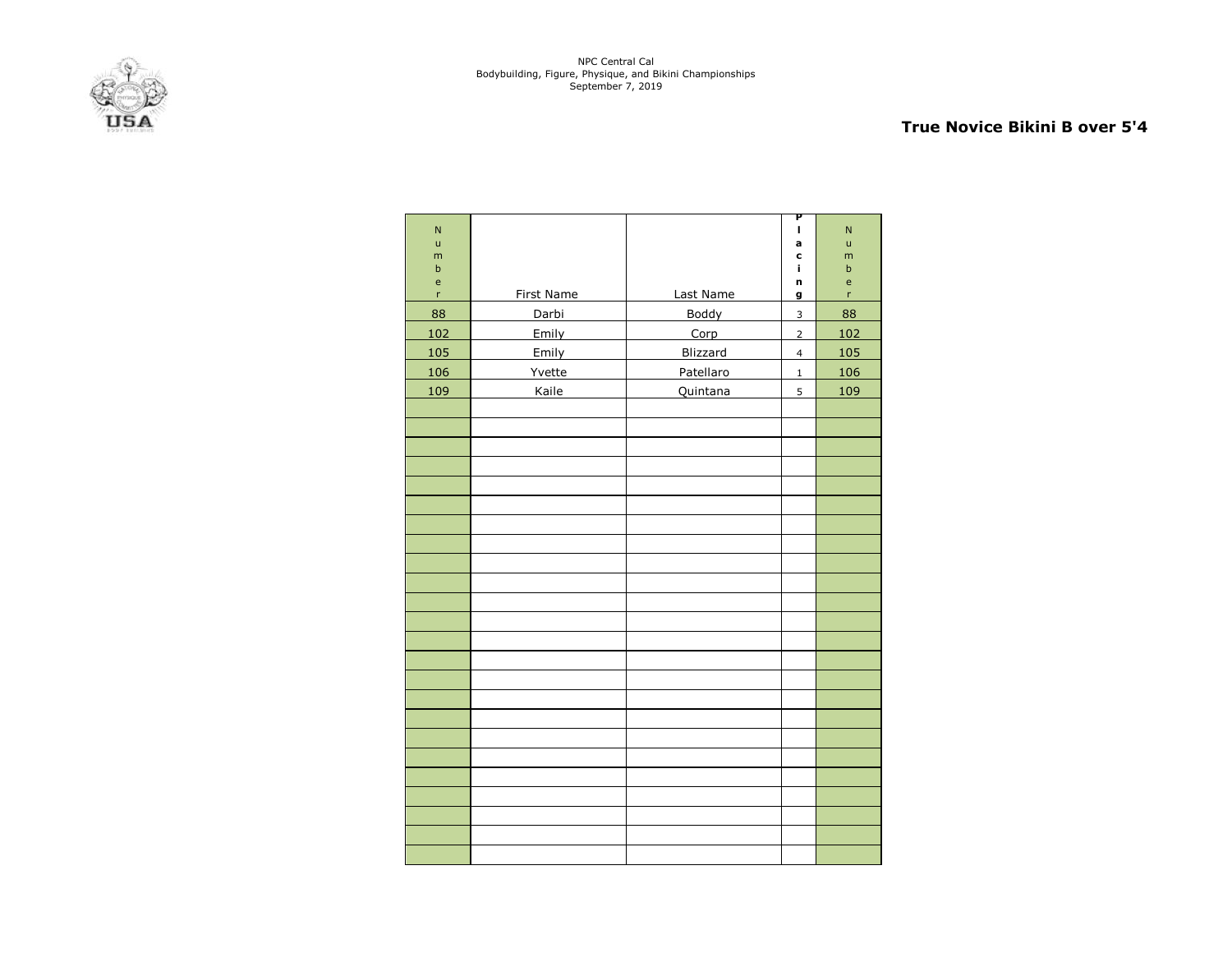# **Novice Bikini A up to 5'1**

| $\overline{N}$<br>ū<br>m                                             |              |               | Ρ<br>$\mathbf I$<br>a<br>c | $\overline{\mathsf{N}}$<br>$\mathsf{u}$<br>m     |
|----------------------------------------------------------------------|--------------|---------------|----------------------------|--------------------------------------------------|
| $\sf b$                                                              |              |               | ĩ.                         | $\sf b$                                          |
| $\mathsf{e}% _{0}\left( \mathsf{e}_{0}\right)$<br>$\bar{\mathbf{r}}$ | First Name   | Last Name     | n<br>g                     | $\mathsf{e}% _{0}\left( \mathsf{e}\right)$<br>'n |
| 79                                                                   | Patricia     | De La O       | $\overline{2}$             | 79                                               |
| 110                                                                  | <b>Karen</b> | Avila-Lopez   | $\mathbf 1$                | 110                                              |
| 118                                                                  | Ashley       | <b>Flores</b> | 3                          | 118                                              |
|                                                                      |              |               |                            |                                                  |
|                                                                      |              |               |                            |                                                  |
|                                                                      |              |               |                            |                                                  |
|                                                                      |              |               |                            |                                                  |
|                                                                      |              |               |                            |                                                  |
|                                                                      |              |               |                            |                                                  |
|                                                                      |              |               |                            |                                                  |
|                                                                      |              |               |                            |                                                  |
|                                                                      |              |               |                            |                                                  |
|                                                                      |              |               |                            |                                                  |
|                                                                      |              |               |                            |                                                  |
|                                                                      |              |               |                            |                                                  |
|                                                                      |              |               |                            |                                                  |
|                                                                      |              |               |                            |                                                  |
|                                                                      |              |               |                            |                                                  |
|                                                                      |              |               |                            |                                                  |
|                                                                      |              |               |                            |                                                  |
|                                                                      |              |               |                            |                                                  |
|                                                                      |              |               |                            |                                                  |
|                                                                      |              |               |                            |                                                  |
|                                                                      |              |               |                            |                                                  |
|                                                                      |              |               |                            |                                                  |
|                                                                      |              |               |                            |                                                  |
|                                                                      |              |               |                            |                                                  |
|                                                                      |              |               |                            |                                                  |
|                                                                      |              |               |                            |                                                  |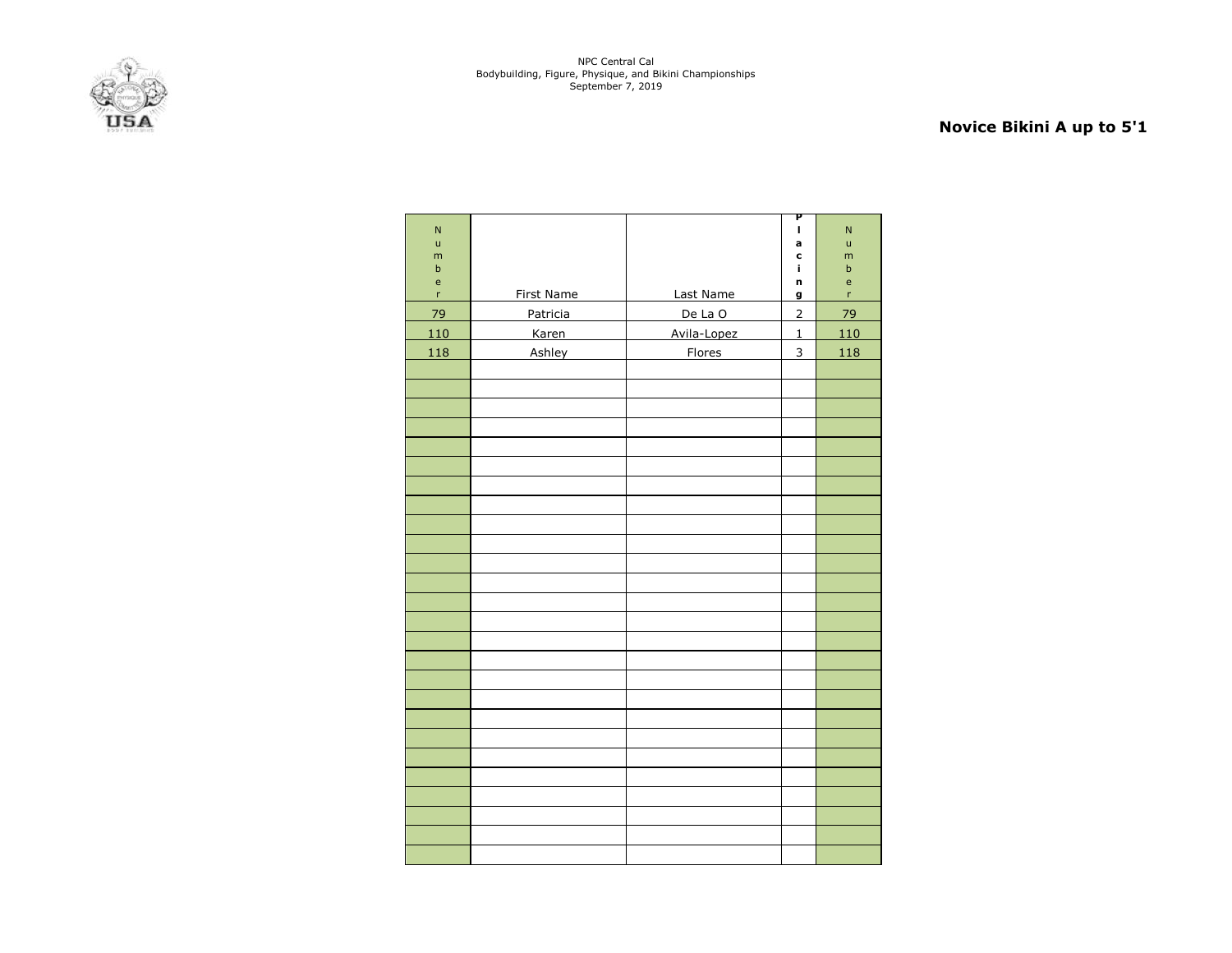

## **Novice Bikini B over 5'1 to 5'2 1/2**

| N                |                   |           | Ρ<br>I.                 | $\overline{\mathsf{N}}$ |
|------------------|-------------------|-----------|-------------------------|-------------------------|
| $\mathsf{u}$     |                   |           | a                       | ū                       |
| m<br>$\mathsf b$ |                   |           | C<br>i.                 | m<br>$\sf b$            |
| e                |                   |           | n                       | e                       |
| 'n               | <b>First Name</b> | Last Name | g                       | 'n                      |
| 111              | Denyse            | Hannon    | $\overline{\mathbf{4}}$ | 111                     |
| 113              | <b>Amber</b>      | Robledo   | $\overline{3}$          | 113                     |
| 115              | Desirae           | Ponce     | 6                       | 115                     |
| 117              | Marilee           | Contreras | $\overline{5}$          | 117                     |
| 119              | Marisela          | Wilkinson | $\overline{2}$          | 119                     |
| 120              | Jazmine           | Galvan    | $\mathbf 1$             | 120                     |
|                  |                   |           |                         |                         |
|                  |                   |           |                         |                         |
|                  |                   |           |                         |                         |
|                  |                   |           |                         |                         |
|                  |                   |           |                         |                         |
|                  |                   |           |                         |                         |
|                  |                   |           |                         |                         |
|                  |                   |           |                         |                         |
|                  |                   |           |                         |                         |
|                  |                   |           |                         |                         |
|                  |                   |           |                         |                         |
|                  |                   |           |                         |                         |
|                  |                   |           |                         |                         |
|                  |                   |           |                         |                         |
|                  |                   |           |                         |                         |
|                  |                   |           |                         |                         |
|                  |                   |           |                         |                         |
|                  |                   |           |                         |                         |
|                  |                   |           |                         |                         |
|                  |                   |           |                         |                         |
|                  |                   |           |                         |                         |
|                  |                   |           |                         | $\overline{0}$          |
|                  |                   |           |                         |                         |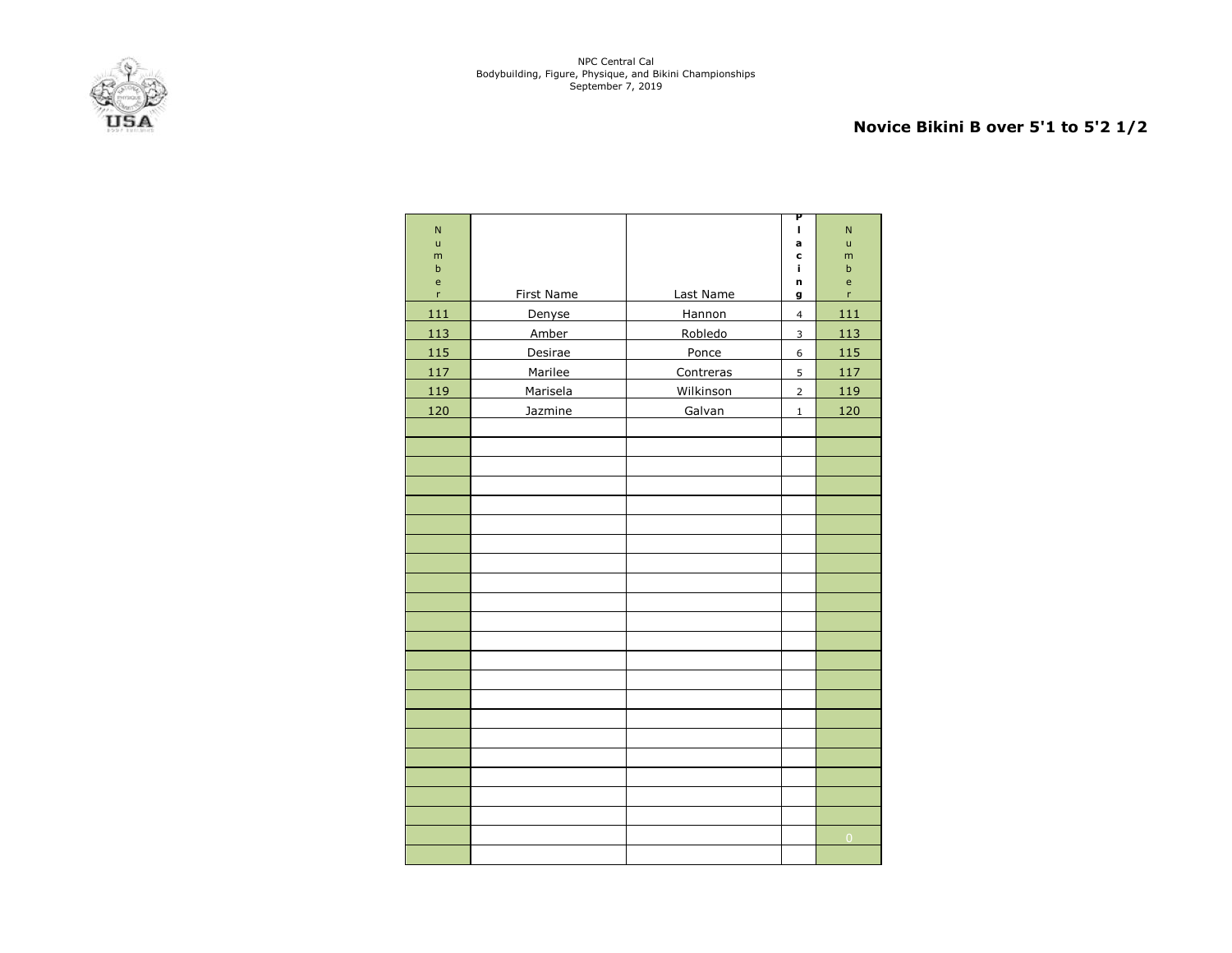

# **Novice Bikini C over 5'2 1/2 to 5'4**

| $\overline{\mathsf{N}}$<br>ū |            |              | P<br>$\mathbf{I}$<br>a | $\overline{\mathsf{N}}$<br>ū |
|------------------------------|------------|--------------|------------------------|------------------------------|
| m<br>$\sf b$                 |            |              | C<br>i,                | m<br>$\mathsf b$             |
| $\mathsf{e}% _{T}$           |            |              | n                      | $\mathsf{e}$                 |
| $\mathsf{r}$                 | First Name | Last Name    | g                      | 'n                           |
| 98                           | Danielle   | <b>Myers</b> | $\mathbf 1$            | 98                           |
| 99                           | Amber      | Murillo      | $\mathbf{3}$           | 99                           |
| 114                          | Cizel      | Limon        | $\overline{2}$         | 114                          |
| 116                          | Esmeralda  | Rivera       | $\overline{4}$         | 116                          |
|                              |            |              |                        |                              |
|                              |            |              |                        |                              |
|                              |            |              |                        |                              |
|                              |            |              |                        |                              |
|                              |            |              |                        |                              |
|                              |            |              |                        |                              |
|                              |            |              |                        |                              |
|                              |            |              |                        |                              |
|                              |            |              |                        |                              |
|                              |            |              |                        |                              |
|                              |            |              |                        |                              |
|                              |            |              |                        |                              |
|                              |            |              |                        |                              |
|                              |            |              |                        |                              |
|                              |            |              |                        |                              |
|                              |            |              |                        |                              |
|                              |            |              |                        |                              |
|                              |            |              |                        |                              |
|                              |            |              |                        |                              |
|                              |            |              |                        |                              |
|                              |            |              |                        |                              |
|                              |            |              |                        |                              |
|                              |            |              |                        | $\overline{0}$               |
|                              |            |              |                        |                              |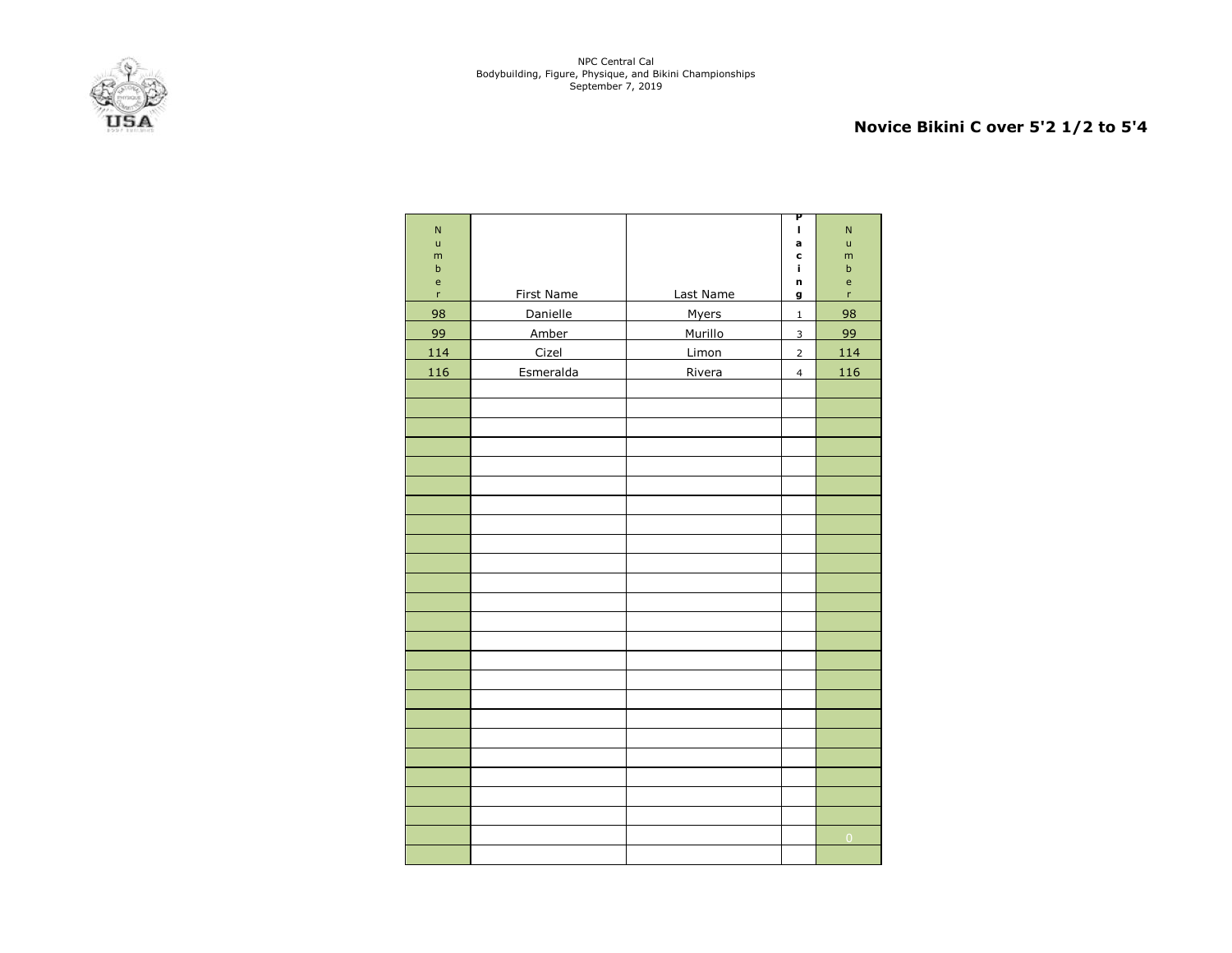

# **Novice Bikini E over 5'5 1/2 to 5'7**

| $\overline{\mathsf{N}}$<br>ū<br>m<br>$\sf b$<br>$\mathsf{e}% _{0}\left( \mathsf{e}\right)$ |            |           | P<br>I<br>a<br>c<br>í.<br>n | $\overline{\mathsf{N}}$<br>ū<br>m<br>$\sf b$<br>$\mathsf{e}% _{0}\left( \mathsf{e}\right)$ |
|--------------------------------------------------------------------------------------------|------------|-----------|-----------------------------|--------------------------------------------------------------------------------------------|
| $\bar{\mathbf{r}}$                                                                         | First Name | Last Name | g                           | 'n                                                                                         |
| 109                                                                                        | Kaile      | Quintana  | $\overline{2}$              | 109                                                                                        |
| 112                                                                                        | Sydney     | Taylor    | $\mathbf 1$                 | 112                                                                                        |
|                                                                                            |            |           |                             |                                                                                            |
|                                                                                            |            |           |                             |                                                                                            |
|                                                                                            |            |           |                             |                                                                                            |
|                                                                                            |            |           |                             |                                                                                            |
|                                                                                            |            |           |                             |                                                                                            |
|                                                                                            |            |           |                             |                                                                                            |
|                                                                                            |            |           |                             |                                                                                            |
|                                                                                            |            |           |                             |                                                                                            |
|                                                                                            |            |           |                             |                                                                                            |
|                                                                                            |            |           |                             |                                                                                            |
|                                                                                            |            |           |                             |                                                                                            |
|                                                                                            |            |           |                             |                                                                                            |
|                                                                                            |            |           |                             |                                                                                            |
|                                                                                            |            |           |                             |                                                                                            |
|                                                                                            |            |           |                             |                                                                                            |
|                                                                                            |            |           |                             |                                                                                            |
|                                                                                            |            |           |                             |                                                                                            |
|                                                                                            |            |           |                             |                                                                                            |
|                                                                                            |            |           |                             |                                                                                            |
|                                                                                            |            |           |                             |                                                                                            |
|                                                                                            |            |           |                             |                                                                                            |
|                                                                                            |            |           |                             |                                                                                            |
|                                                                                            |            |           |                             |                                                                                            |
|                                                                                            |            |           |                             |                                                                                            |
|                                                                                            |            |           |                             |                                                                                            |
|                                                                                            |            |           |                             | $\overline{0}$                                                                             |
|                                                                                            |            |           |                             |                                                                                            |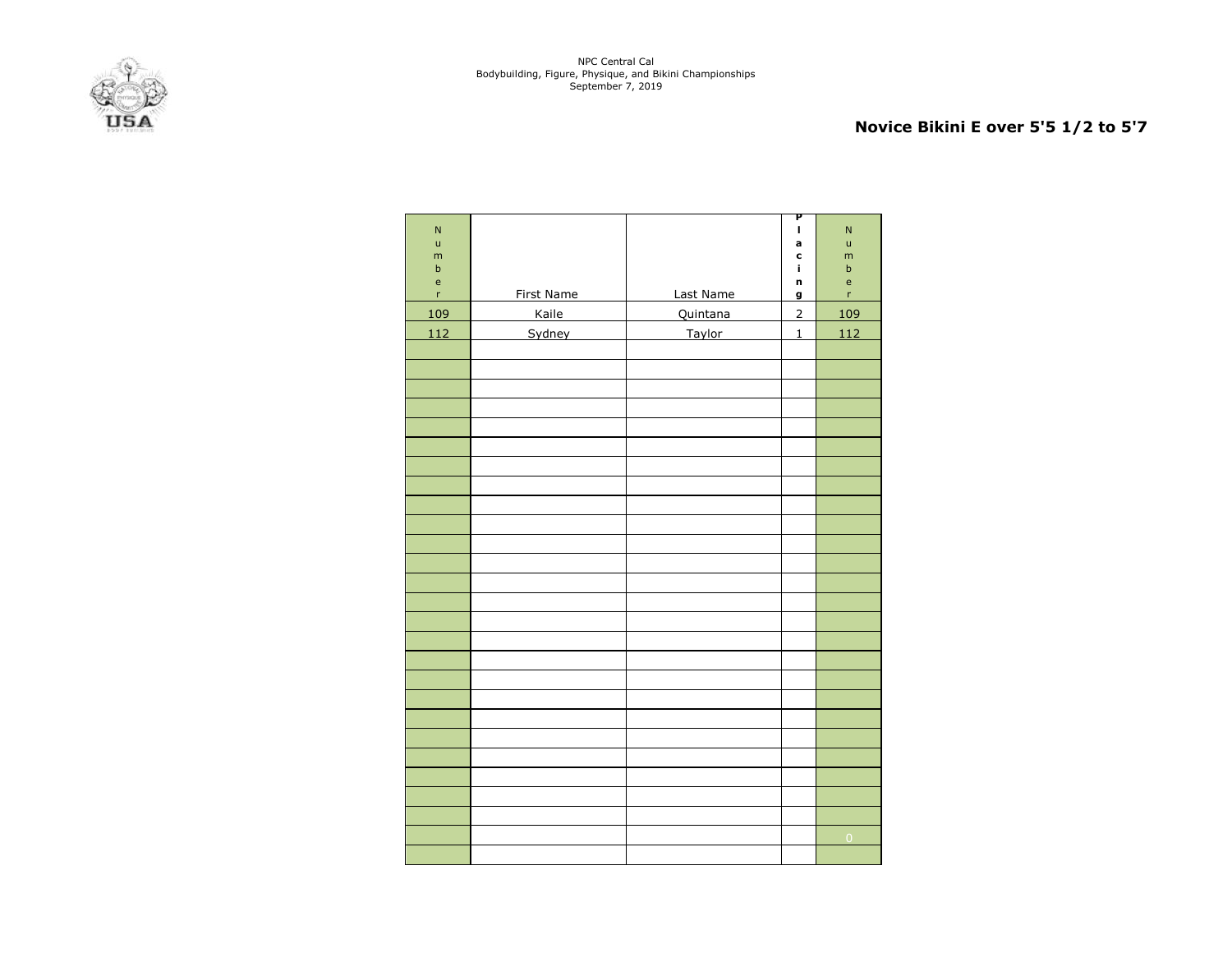

## **Novice Bikini F over 5'7**

| N<br>$\mathsf{u}$<br>m<br>$\sf b$ |            |                 | P<br>I,<br>a<br>C<br>j. | $\overline{N}$<br>ū<br>m<br>$\sf b$ |
|-----------------------------------|------------|-----------------|-------------------------|-------------------------------------|
| e                                 |            |                 | n                       | e                                   |
| $\mathsf{r}$                      | First Name | Last Name       | g                       | r                                   |
| 87                                | Stephanie  | Austin          | $\overline{4}$          | 87                                  |
| 105                               | Emily      | <b>Blizzard</b> | 3                       | 105                                 |
| 127                               | Jessica    | Golyanov        | $\overline{2}$          | 127                                 |
| 121                               | Courtney   | Hope            | $\mathbf 1$             | 121                                 |
|                                   |            |                 |                         |                                     |
|                                   |            |                 |                         |                                     |
|                                   |            |                 |                         |                                     |
|                                   |            |                 |                         |                                     |
|                                   |            |                 |                         |                                     |
|                                   |            |                 |                         |                                     |
|                                   |            |                 |                         |                                     |
|                                   |            |                 |                         |                                     |
|                                   |            |                 |                         |                                     |
|                                   |            |                 |                         |                                     |
|                                   |            |                 |                         |                                     |
|                                   |            |                 |                         |                                     |
|                                   |            |                 |                         |                                     |
|                                   |            |                 |                         |                                     |
|                                   |            |                 |                         |                                     |
|                                   |            |                 |                         |                                     |
|                                   |            |                 |                         |                                     |
|                                   |            |                 |                         |                                     |
|                                   |            |                 |                         |                                     |
|                                   |            |                 |                         |                                     |
|                                   |            |                 |                         |                                     |
|                                   |            |                 |                         |                                     |
|                                   |            |                 |                         |                                     |
|                                   |            |                 |                         | $\overline{0}$                      |
|                                   |            |                 |                         |                                     |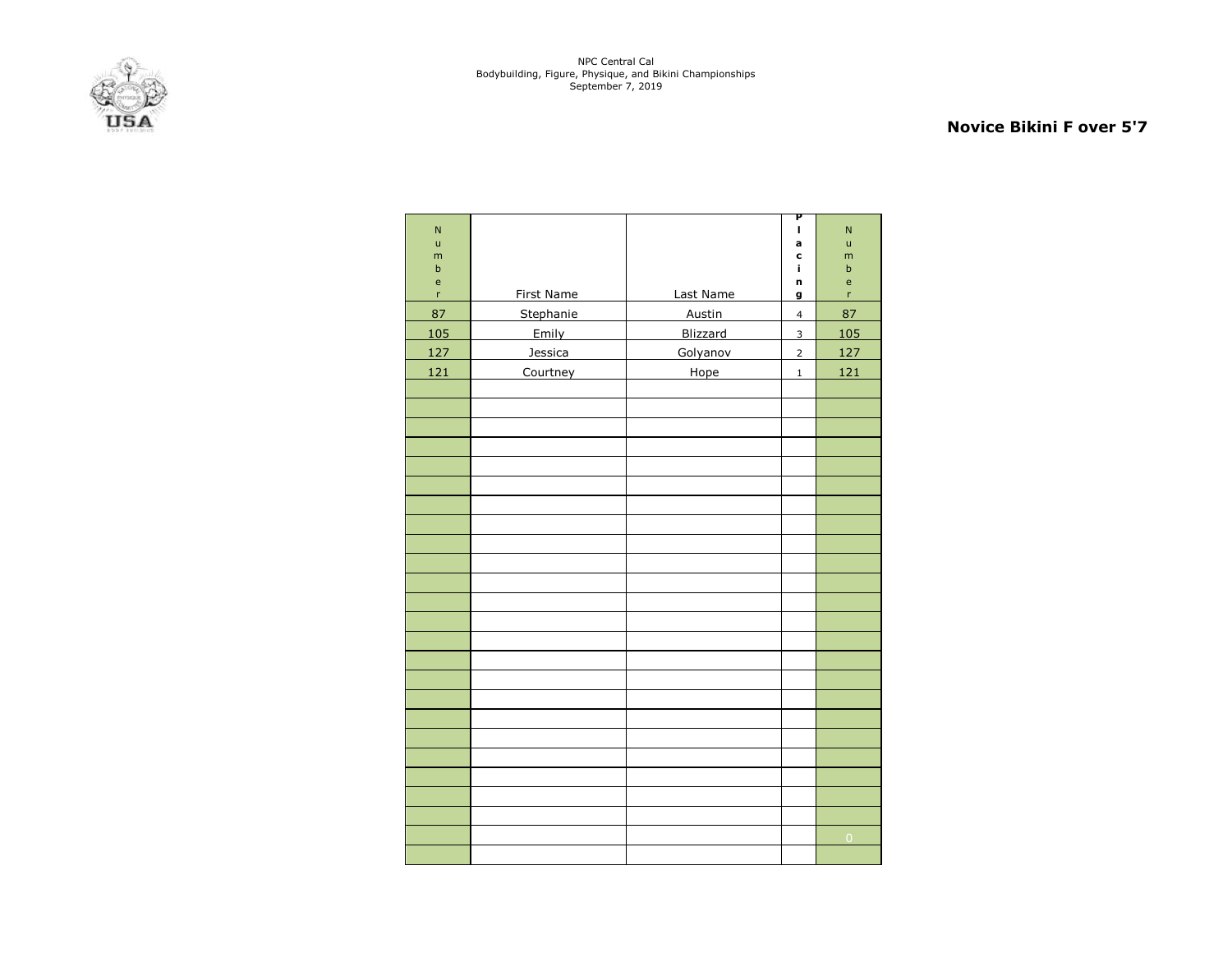

# **Open Bikini A up to 5'1**

| $\overline{\mathsf{N}}$ |                 |               | Ρ<br>I                  | N                |
|-------------------------|-----------------|---------------|-------------------------|------------------|
| $\mathsf{u}$            |                 |               | a                       | ū                |
| m<br>$\sf b$            |                 |               | C<br>î.                 | m<br>$\mathsf b$ |
| e                       |                 |               | n                       | e                |
| $\mathsf{r}$            | First Name      | Last Name     | g                       | 'n               |
| 79                      | <b>Patricia</b> | De La O       | $\overline{3}$          | 79               |
| 84                      | Elizabeth       | Eichberger    | $\overline{2}$          | 84               |
| 110                     | <b>Karen</b>    | Avila-Lopez   | $\mathbf 1$             | 110              |
| 118                     | Ashley          | <b>Flores</b> | $\overline{\mathbf{4}}$ | 118              |
|                         |                 |               |                         |                  |
|                         |                 |               |                         |                  |
|                         |                 |               |                         |                  |
|                         |                 |               |                         |                  |
|                         |                 |               |                         |                  |
|                         |                 |               |                         |                  |
|                         |                 |               |                         |                  |
|                         |                 |               |                         |                  |
|                         |                 |               |                         |                  |
|                         |                 |               |                         |                  |
|                         |                 |               |                         |                  |
|                         |                 |               |                         |                  |
|                         |                 |               |                         |                  |
|                         |                 |               |                         |                  |
|                         |                 |               |                         |                  |
|                         |                 |               |                         |                  |
|                         |                 |               |                         | $\overline{0}$   |
|                         |                 |               |                         | $\overline{0}$   |
|                         |                 |               |                         | $\overline{0}$   |
|                         |                 |               |                         |                  |
|                         |                 |               |                         |                  |
|                         |                 |               |                         |                  |
|                         |                 |               |                         |                  |
|                         |                 |               |                         |                  |
|                         |                 |               |                         |                  |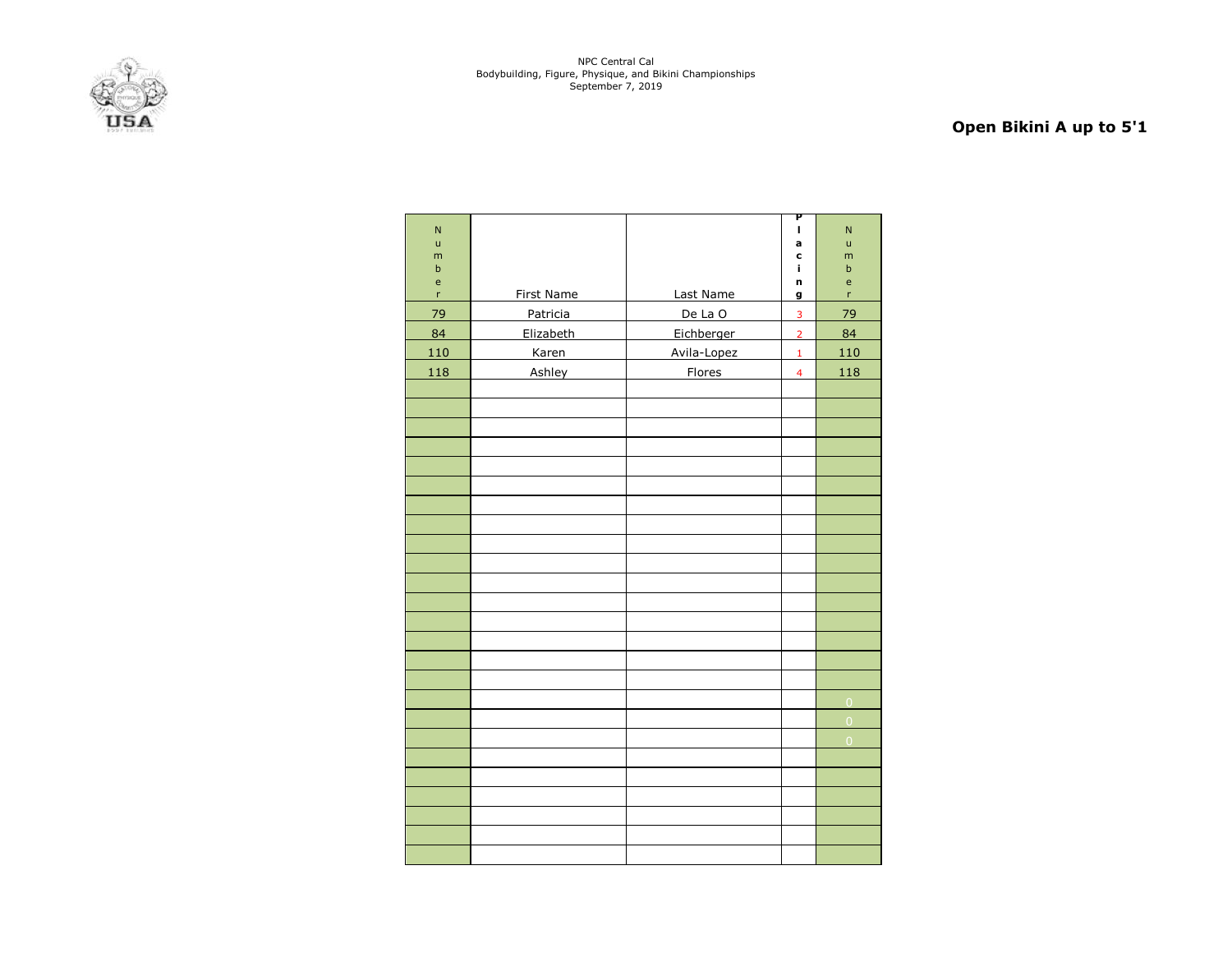

# **Open Bikini B Over 5'1 to 5'2.5**

| $\overline{\mathsf{N}}$ |                   |           | Ρ<br>п                  | N            |
|-------------------------|-------------------|-----------|-------------------------|--------------|
| ū                       |                   |           | a                       | ū            |
| m<br>$\sf b$            |                   |           | C<br>j.                 | m<br>$\sf b$ |
| e                       |                   |           | n                       | e            |
| $\mathsf{r}$            | <b>First Name</b> | Last Name | g                       | r            |
| 94                      | Jennifer          | Cargo     | $\overline{\mathbf{4}}$ | 94           |
| 111                     | Denyse            | Hannon    | 5                       | 111          |
| 113                     | Amber             | Robledo   | $\overline{3}$          | 113          |
| 119                     | Marisela          | Wilkinson | $\overline{2}$          | 119          |
| 120                     | Jazmine           | Galvan    | $\mathbf 1$             | 120          |
| 122                     | Aaliyah           | Swafford  | 6                       | 122          |
|                         |                   |           |                         |              |
|                         |                   |           |                         |              |
|                         |                   |           |                         |              |
|                         |                   |           |                         |              |
|                         |                   |           |                         |              |
|                         |                   |           |                         |              |
|                         |                   |           |                         |              |
|                         |                   |           |                         |              |
|                         |                   |           |                         |              |
|                         |                   |           |                         |              |
|                         |                   |           |                         |              |
|                         |                   |           |                         |              |
|                         |                   |           |                         |              |
|                         |                   |           |                         |              |
|                         |                   |           |                         |              |
|                         |                   |           |                         |              |
|                         |                   |           |                         |              |
|                         |                   |           |                         |              |
|                         |                   |           |                         |              |
|                         |                   |           |                         |              |
|                         |                   |           |                         |              |
|                         |                   |           |                         |              |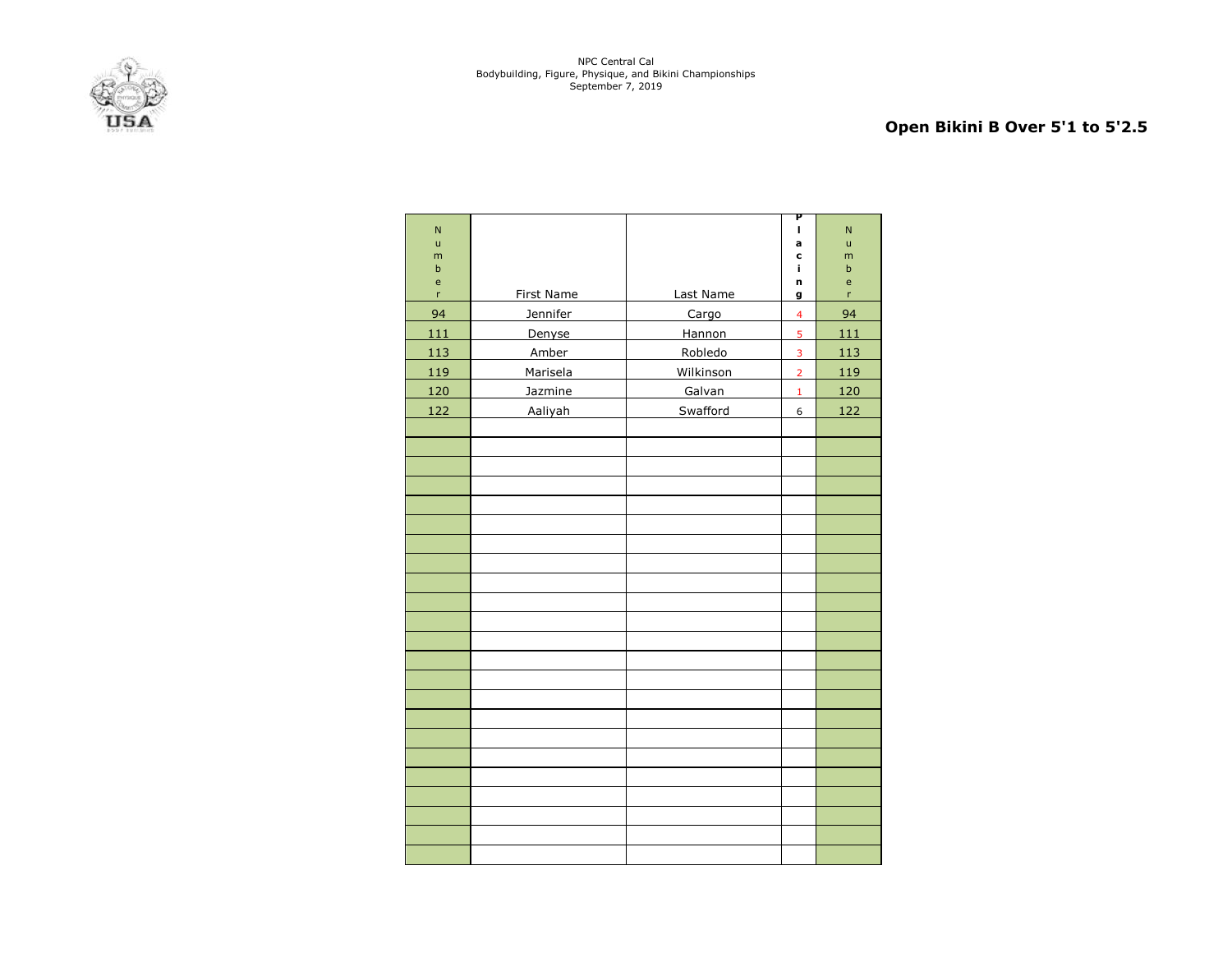

# **Open Bikini C Over 5'2.5 to 5'4**

| N<br>ū                                     |            |              | P<br>I,<br>a   | $\mathsf{N}$<br>ū |
|--------------------------------------------|------------|--------------|----------------|-------------------|
| m<br>$\sf b$                               |            |              | c<br>i,        | m<br>$\sf b$      |
| $\mathsf{e}% _{0}\left( \mathsf{e}\right)$ |            |              | n              | $\mathsf{e}$      |
| $\mathsf{r}$                               | First Name | Last Name    | $\overline{g}$ | 'n                |
| 97                                         | Karen      | Dosh         | $\overline{3}$ | 97                |
| 98                                         | Danielle   | <b>Myers</b> | $\overline{2}$ | 98                |
| 124                                        | Danielle   | Mukai        | $\mathbf{1}$   | 124               |
|                                            |            |              |                |                   |
|                                            |            |              |                |                   |
|                                            |            |              |                |                   |
|                                            |            |              |                |                   |
|                                            |            |              |                |                   |
|                                            |            |              |                |                   |
|                                            |            |              |                |                   |
|                                            |            |              |                |                   |
|                                            |            |              |                |                   |
|                                            |            |              |                |                   |
|                                            |            |              |                |                   |
|                                            |            |              |                |                   |
|                                            |            |              |                |                   |
|                                            |            |              |                |                   |
|                                            |            |              |                |                   |
|                                            |            |              |                |                   |
|                                            |            |              |                |                   |
|                                            |            |              |                |                   |
|                                            |            |              |                |                   |
|                                            |            |              |                | $\overline{0}$    |
|                                            |            |              |                | $\overline{0}$    |
|                                            |            |              |                |                   |
|                                            |            |              |                |                   |
|                                            |            |              |                |                   |
|                                            |            |              |                |                   |
|                                            |            |              |                |                   |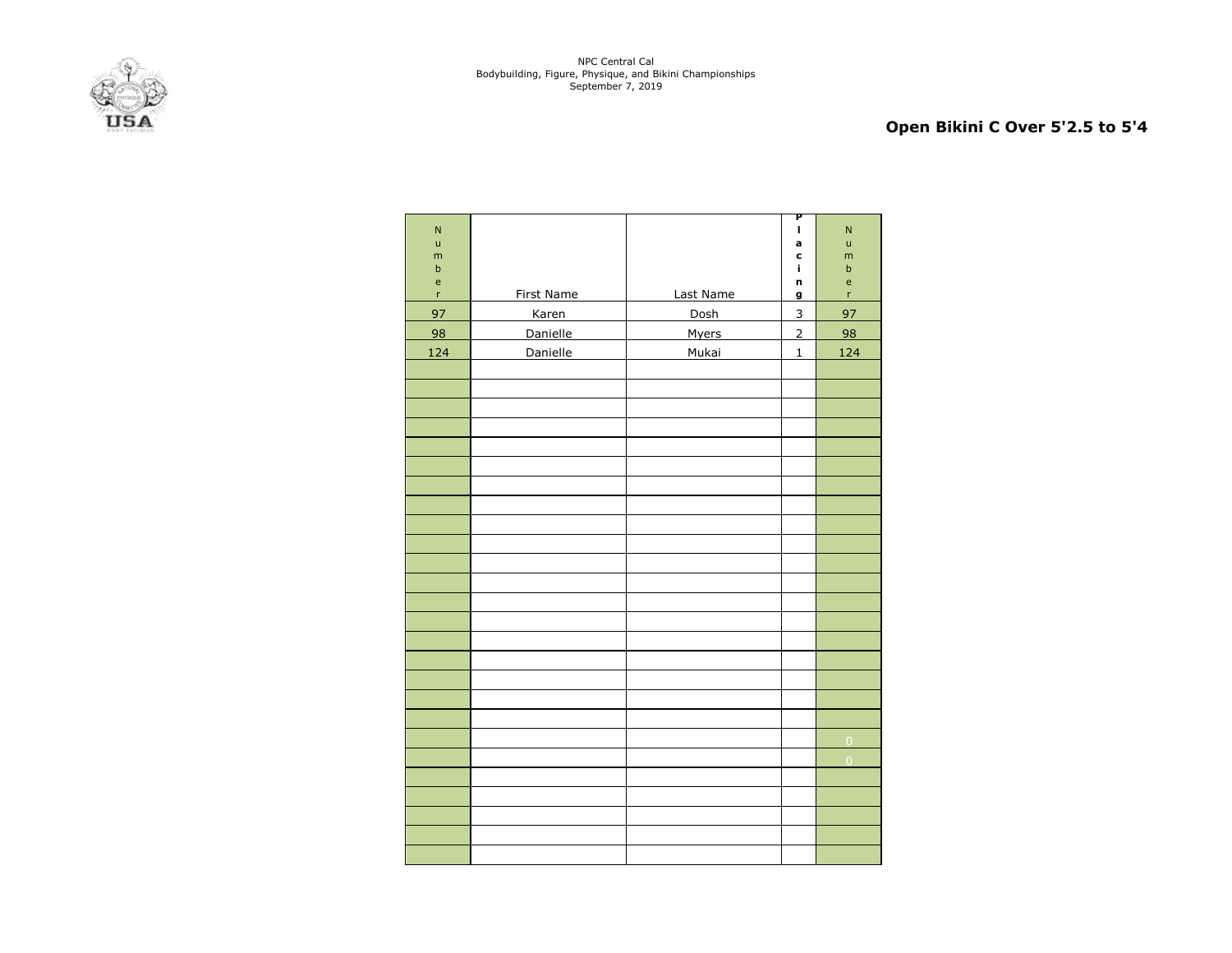

# **Open Bikini D Over 5'4 to 5'5.5**

| $\overline{\mathsf{N}}$ |                   |           | P<br>I,        | N      |
|-------------------------|-------------------|-----------|----------------|--------|
| $\mathsf{u}$            |                   |           | a              | ū      |
| m<br>$\sf b$            |                   |           | C<br>î.        | m<br>b |
| e                       |                   |           | n              | e      |
| $\mathsf{r}$            | <b>First Name</b> | Last Name | g              | 'n     |
| 88                      | Darbi             | Boddy     | $\overline{4}$ | 88     |
| 89                      | Kahina            | Kaci      | 5              | 89     |
| 93                      | Jessica           | Lopez     | $\mathbf 1$    | 93     |
| 95                      | Erin              | Brzykcy   | $\overline{2}$ | 95     |
| 100                     | Ericka            | Rascon    | 6              | 100    |
| 123                     | Mary Anna         | Parker    | 3              | 123    |
|                         |                   |           |                |        |
|                         |                   |           |                |        |
|                         |                   |           |                |        |
|                         |                   |           |                |        |
|                         |                   |           |                |        |
|                         |                   |           |                |        |
|                         |                   |           |                |        |
|                         |                   |           |                |        |
|                         |                   |           |                |        |
|                         |                   |           |                |        |
|                         |                   |           |                |        |
|                         |                   |           |                |        |
|                         |                   |           |                |        |
|                         |                   |           |                |        |
|                         |                   |           |                |        |
|                         |                   |           |                |        |
|                         |                   |           |                |        |
|                         |                   |           |                |        |
|                         |                   |           |                |        |
|                         |                   |           |                |        |
|                         |                   |           |                |        |
|                         |                   |           |                |        |
|                         |                   |           |                |        |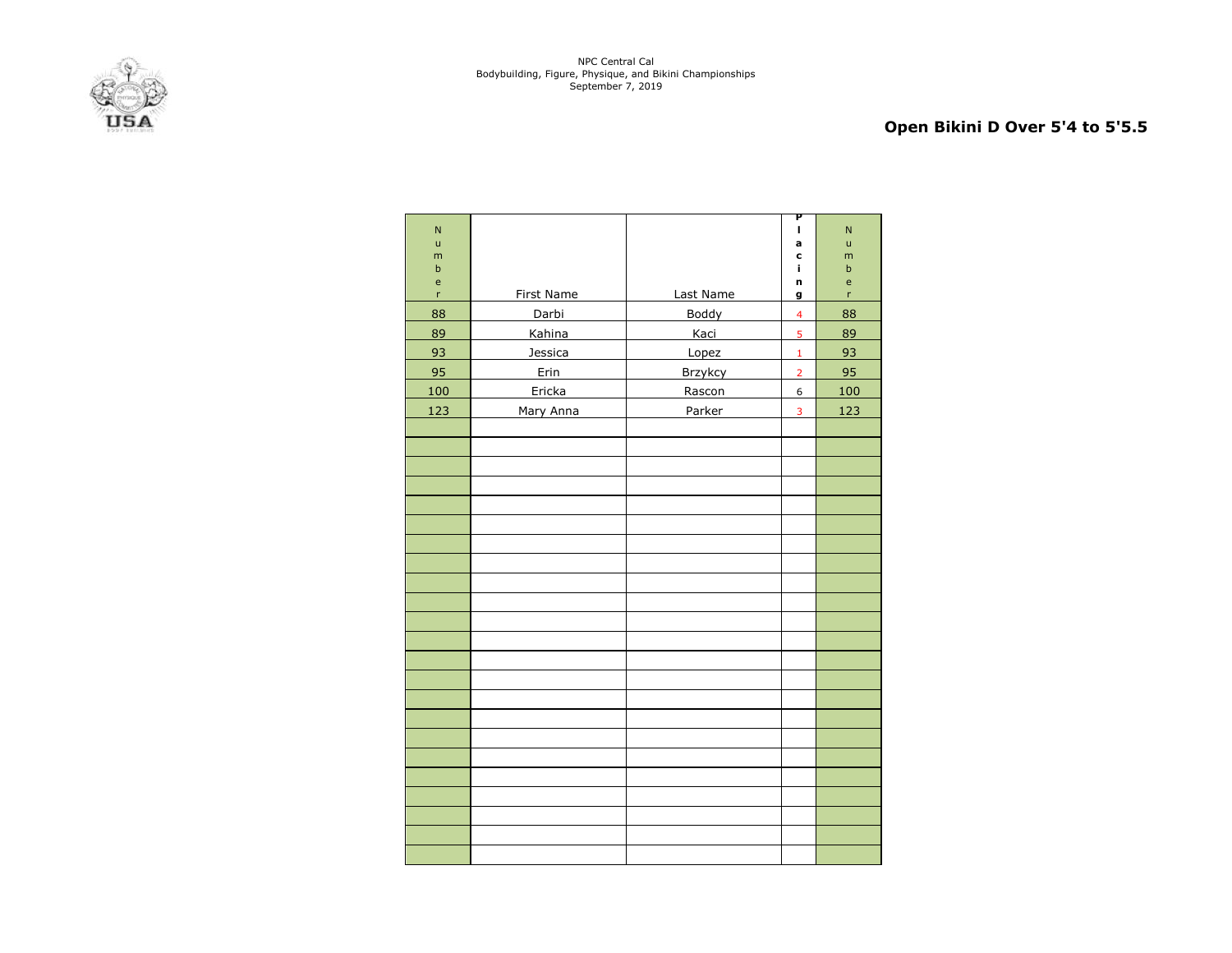

# **Open Bikini E Over 5'5.5 to 5'7**

| Last Name<br>First Name<br>$\bar{\mathbf{r}}$<br>g | 'n<br>109 |
|----------------------------------------------------|-----------|
| Kaile<br>109<br>Quintana<br>$\overline{2}$         |           |
| Sydney<br>Taylor<br>112<br>$\mathbf 1$             | 112       |
|                                                    |           |
|                                                    |           |
|                                                    |           |
|                                                    |           |
|                                                    |           |
|                                                    |           |
|                                                    |           |
|                                                    |           |
|                                                    |           |
|                                                    |           |
|                                                    |           |
|                                                    |           |
|                                                    |           |
|                                                    |           |
|                                                    |           |
|                                                    |           |
|                                                    |           |
|                                                    |           |
|                                                    |           |
|                                                    |           |
|                                                    |           |
|                                                    |           |
|                                                    |           |
|                                                    |           |
|                                                    |           |
|                                                    |           |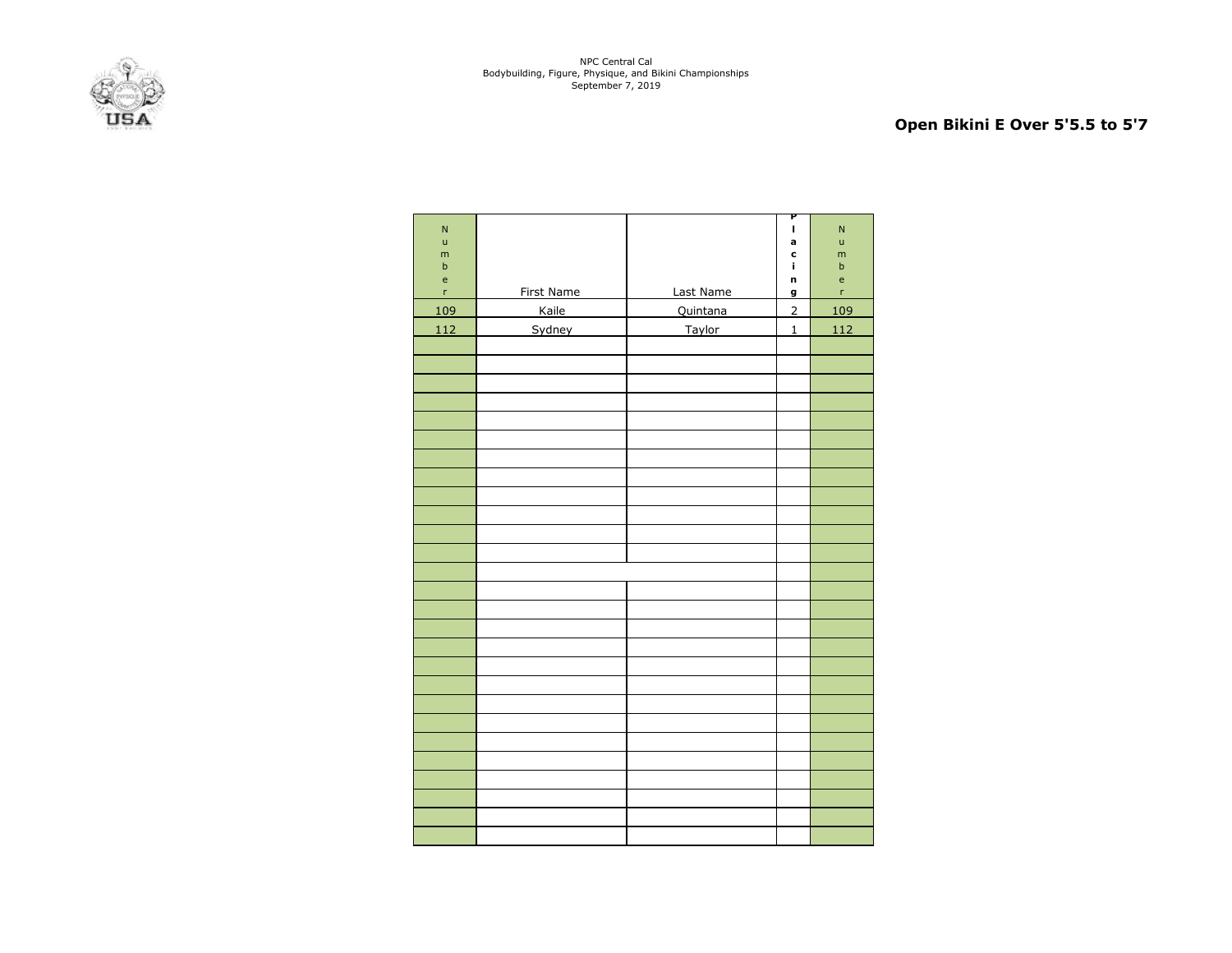

# **Open Bikini F Over 5'7**

| $\overline{\mathsf{N}}$ |            |           | Ρ<br>I,        | $\overline{\mathsf{N}}$ |
|-------------------------|------------|-----------|----------------|-------------------------|
| ū                       |            |           | a              | ū                       |
| m<br>$\sf b$            |            |           | C<br>i,        | m<br>$\sf b$            |
| $\mathsf{e}% _{T}$      |            |           | n              | e                       |
| $\mathsf{r}$            | First Name | Last Name | g              | 'n                      |
| 87                      | Stephanie  | Austin    | $\overline{3}$ | 87                      |
| 121                     | Courtney   | Hope      | $\mathbf{1}$   | 121                     |
| 127                     | Jessica    | Golyanov  | $\overline{2}$ | 127                     |
|                         |            |           |                |                         |
|                         |            |           |                |                         |
|                         |            |           |                |                         |
|                         |            |           |                |                         |
|                         |            |           |                |                         |
|                         |            |           |                |                         |
|                         |            |           |                |                         |
|                         |            |           |                |                         |
|                         |            |           |                |                         |
|                         |            |           |                |                         |
|                         |            |           |                |                         |
|                         |            |           |                |                         |
|                         |            |           |                |                         |
|                         |            |           |                |                         |
|                         |            |           |                |                         |
|                         |            |           |                |                         |
|                         |            |           |                |                         |
|                         |            |           |                |                         |
|                         |            |           |                |                         |
|                         |            |           |                |                         |
|                         |            |           |                |                         |
|                         |            |           |                |                         |
|                         |            |           |                |                         |
|                         |            |           |                |                         |
|                         |            |           |                |                         |
|                         |            |           |                |                         |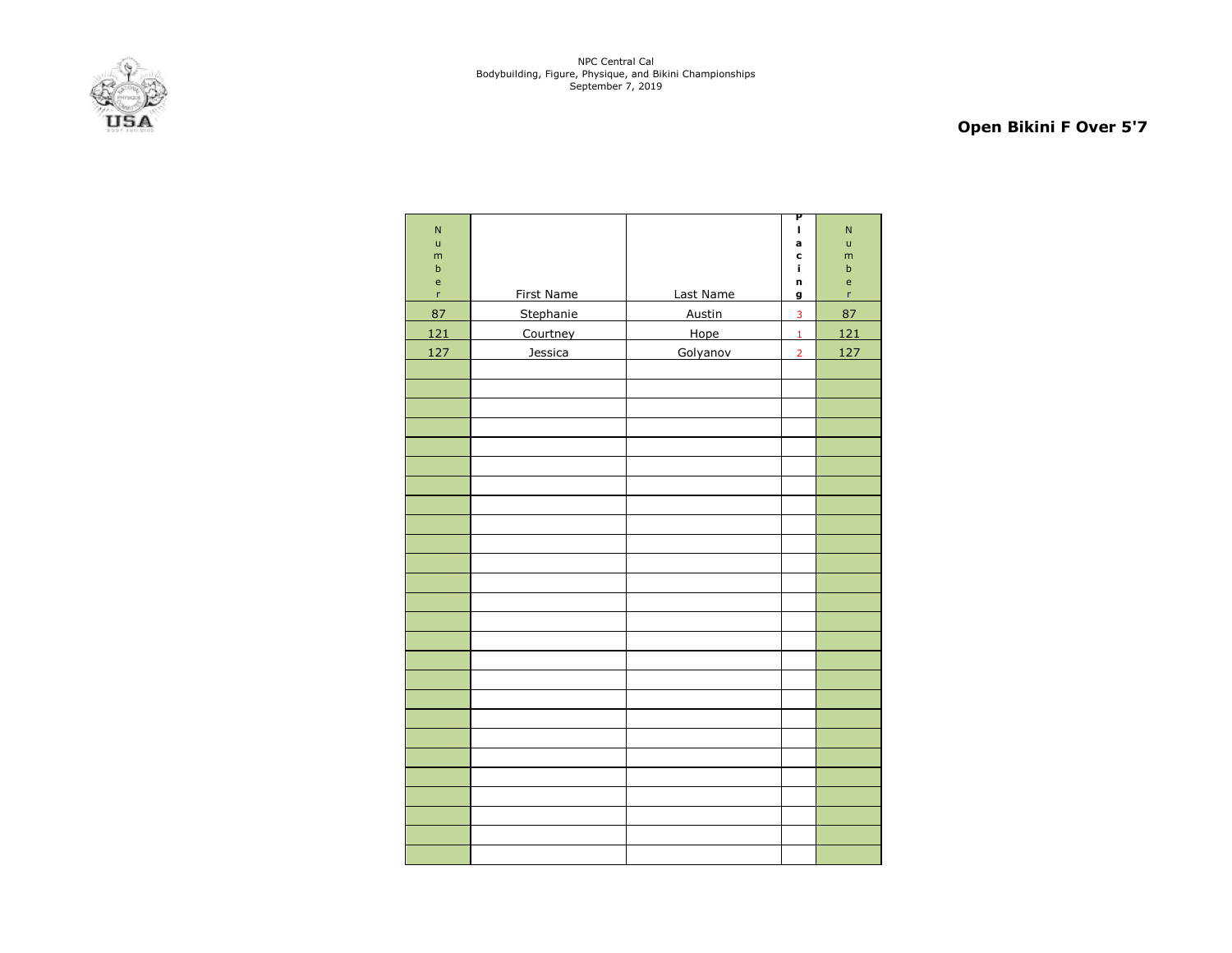

#### **True Novice Bikini Overall**

| $\mathsf{N}$<br>$\mathsf{u}$<br>m<br>$\sf b$<br>$\mathsf{e}% _{t}\left( t\right)$ |            |             |                             | P<br>$\mathbf a$<br>$\mathbf c$<br>$\mathbf n$ |
|-----------------------------------------------------------------------------------|------------|-------------|-----------------------------|------------------------------------------------|
| r                                                                                 | First Name | Last Name   | Class                       | $\mathbf{g}$                                   |
| 110                                                                               | Karen      | Avila-Lopez | <b>True Novice Bikini A</b> | $\overline{2}$                                 |
| 106                                                                               | Yvette     | Patellaro   | <b>True Novice Bikini B</b> | 1                                              |
|                                                                                   |            |             |                             |                                                |
|                                                                                   |            |             |                             |                                                |
|                                                                                   |            |             |                             |                                                |
|                                                                                   |            |             |                             |                                                |
|                                                                                   |            |             |                             |                                                |
|                                                                                   |            |             |                             |                                                |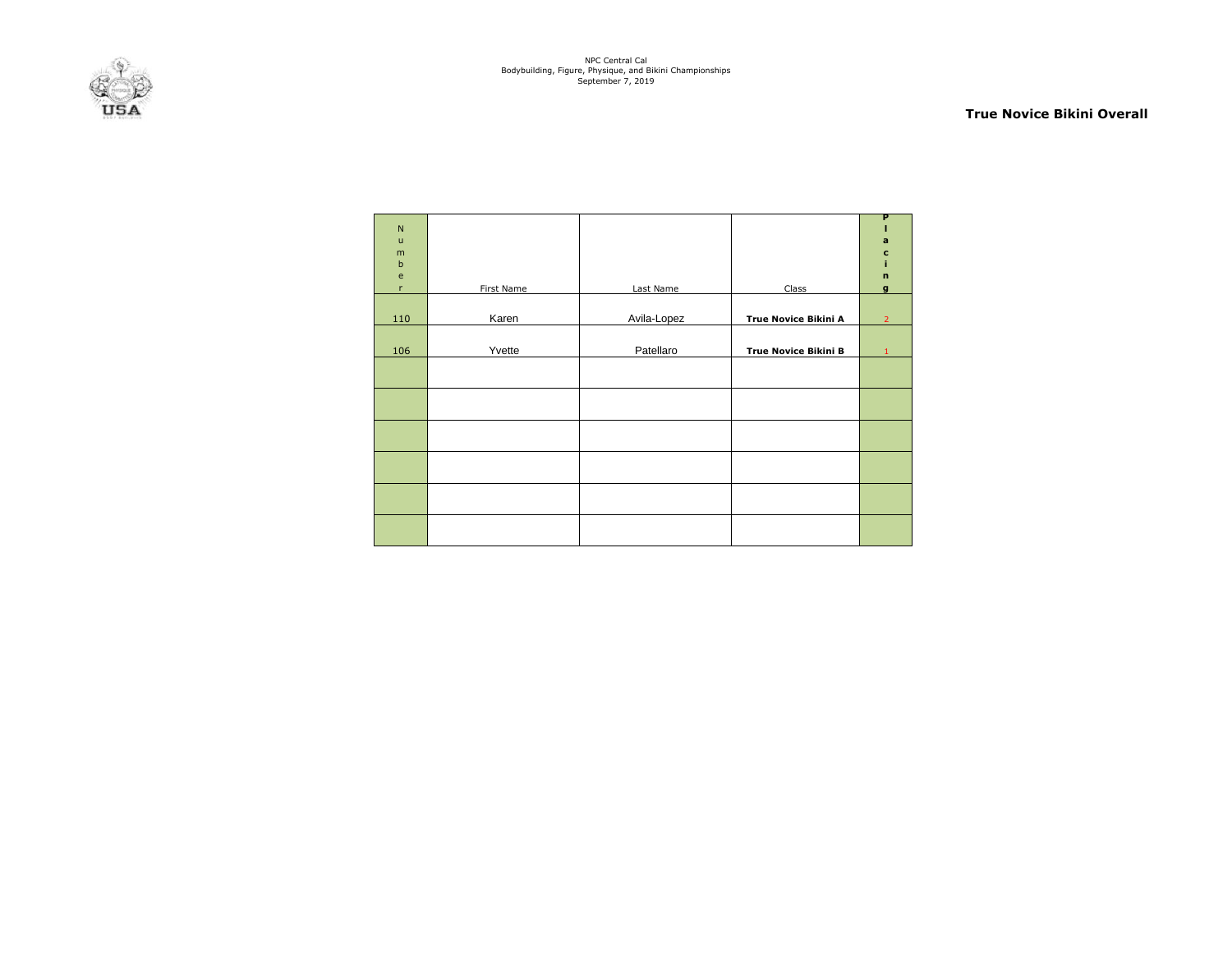

#### **Masters Bikini 45+ Overall**

| ${\sf N}$<br>$\mathsf{u}$<br>m<br>$\sf b$<br>$\mathsf{e}% _{t}\left( t\right)$<br>$\mathsf{r}$ | First Name | Last Name  | Class               | P<br>a<br>c<br>ĩ.<br>$\mathbf n$<br>$\mathbf{g}$ |
|------------------------------------------------------------------------------------------------|------------|------------|---------------------|--------------------------------------------------|
|                                                                                                |            |            |                     |                                                  |
| 84                                                                                             | Elizabeth  | Eichberger | Masters Bikini 45+A | $\mathbf{1}$                                     |
| 85                                                                                             | Laurie     | Blizzard   | Masters Bikini 45+B | $\overline{2}$                                   |
|                                                                                                |            |            |                     |                                                  |
|                                                                                                |            |            |                     |                                                  |
|                                                                                                |            |            |                     |                                                  |
|                                                                                                |            |            |                     |                                                  |
|                                                                                                |            |            |                     |                                                  |
|                                                                                                |            |            |                     |                                                  |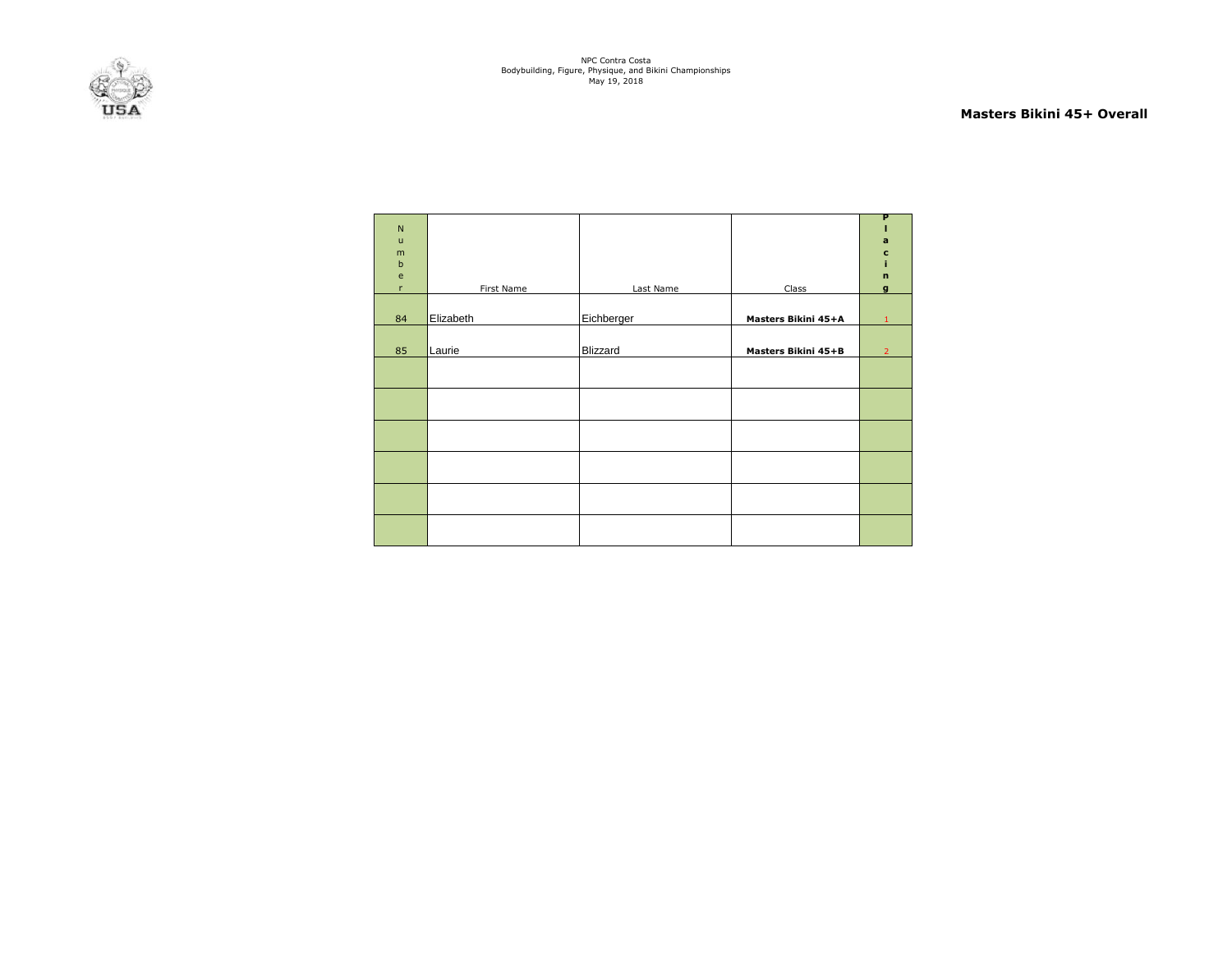

#### **Masters Bikini 35+ Overall**

| N                                 |            |           |                            | P              |
|-----------------------------------|------------|-----------|----------------------------|----------------|
| $\mathsf{u}$<br>m                 |            |           |                            | a<br>c         |
| $\mathbf b$                       |            |           |                            | ĩ.             |
| $\mathsf{e}% _{t}\left( t\right)$ |            |           |                            | $\mathbf n$    |
| $\mathsf{r}$                      | First Name | Last Name | Class                      | $\mathbf{g}$   |
|                                   |            |           |                            |                |
| 94                                | Jennifer   | Cargo     | Masters Bikini 35+A        | $\overline{2}$ |
|                                   |            |           |                            |                |
| 93                                | Jessica    | Lopez     | <b>Masters Bikini 35+B</b> | $\mathbf{1}$   |
|                                   |            |           |                            |                |
| 87                                | Stephanie  | Austin    | Masters Bikini 35+C        | $\overline{3}$ |
|                                   |            |           |                            |                |
|                                   |            |           |                            |                |
|                                   |            |           |                            |                |
|                                   |            |           |                            |                |
|                                   |            |           |                            |                |
|                                   |            |           |                            |                |
|                                   |            |           |                            |                |
|                                   |            |           |                            |                |
|                                   |            |           |                            |                |
|                                   |            |           |                            |                |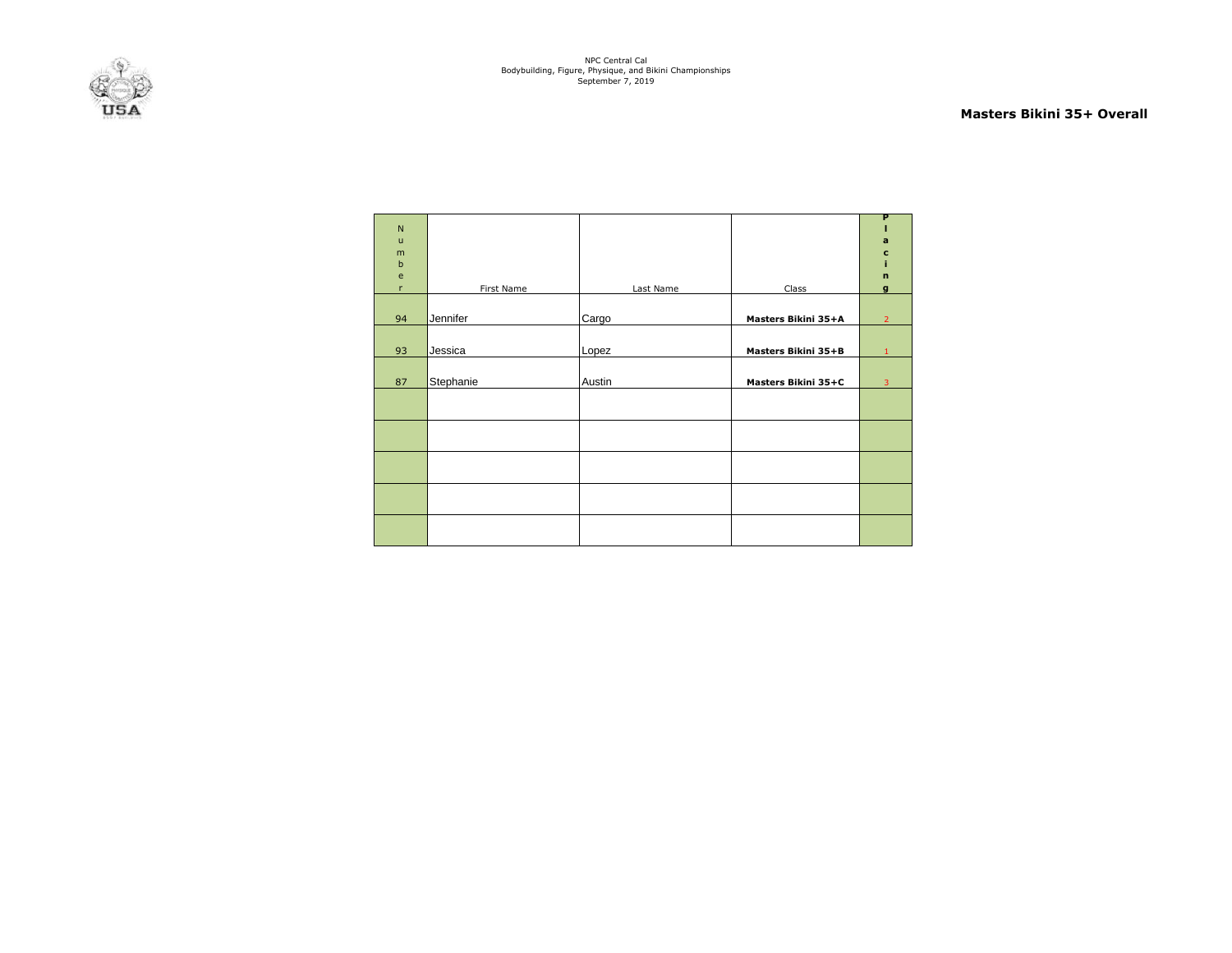

#### **Novice Bikini Overall**

| $\mathsf{N}$<br>$\mathbf{u}$ |            |              |                 | P<br>a         |
|------------------------------|------------|--------------|-----------------|----------------|
| m<br>b                       |            |              |                 | c              |
| e                            |            |              |                 | $\mathbf{r}$   |
| r                            | First Name | Last Name    | Class           | g              |
| 110                          | Karen      | Avila-Lopez  | Novice Bikini A | 5              |
| 120                          | Jazmine    | Galvan       | Novice Bikini B |                |
| 98                           | Danielle   | <b>Myers</b> | Novice Bikini C | 4              |
|                              | N/A        | N/A          | Novice Bikini D |                |
| 112                          | Sydney     | Taylor       | Novice Bikini E | $\overline{2}$ |
| 121                          | Courtney   | Hope         | Novice Bikini F | 3              |
|                              |            |              |                 |                |
|                              |            |              |                 |                |